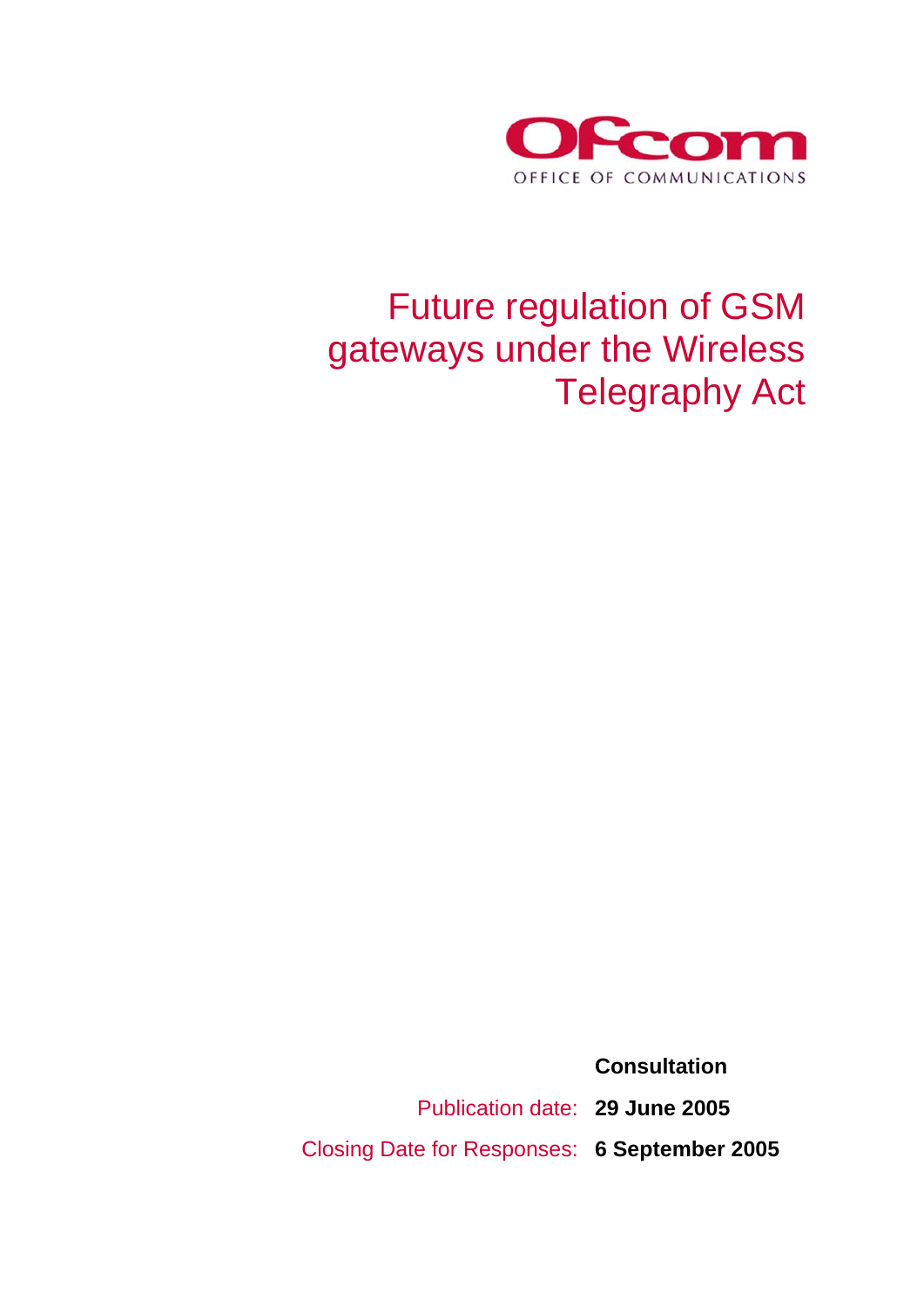# **Contents**

| <b>Section</b> |                                                   | Page |
|----------------|---------------------------------------------------|------|
| 1              | Summary                                           | 1    |
| 2              | Introduction                                      | 3    |
| 3              | Costs and benefits of GSM gateway use             | 5    |
| 4              | Options for future regulation of GSM gateway use  | 14   |
| Annex          |                                                   | Page |
| 1              | Responding to this consultation                   | 20   |
| $\overline{2}$ | Summary of responses to statement of 3 March 2005 | 22   |
| 3              | Ofcom's consultation principles                   | 26   |
| 4              | Consultation response cover sheet                 | 27   |
| 5              | <b>Consultation questions</b>                     | 29   |
| 6              | Glossary                                          | 30   |
|                |                                                   |      |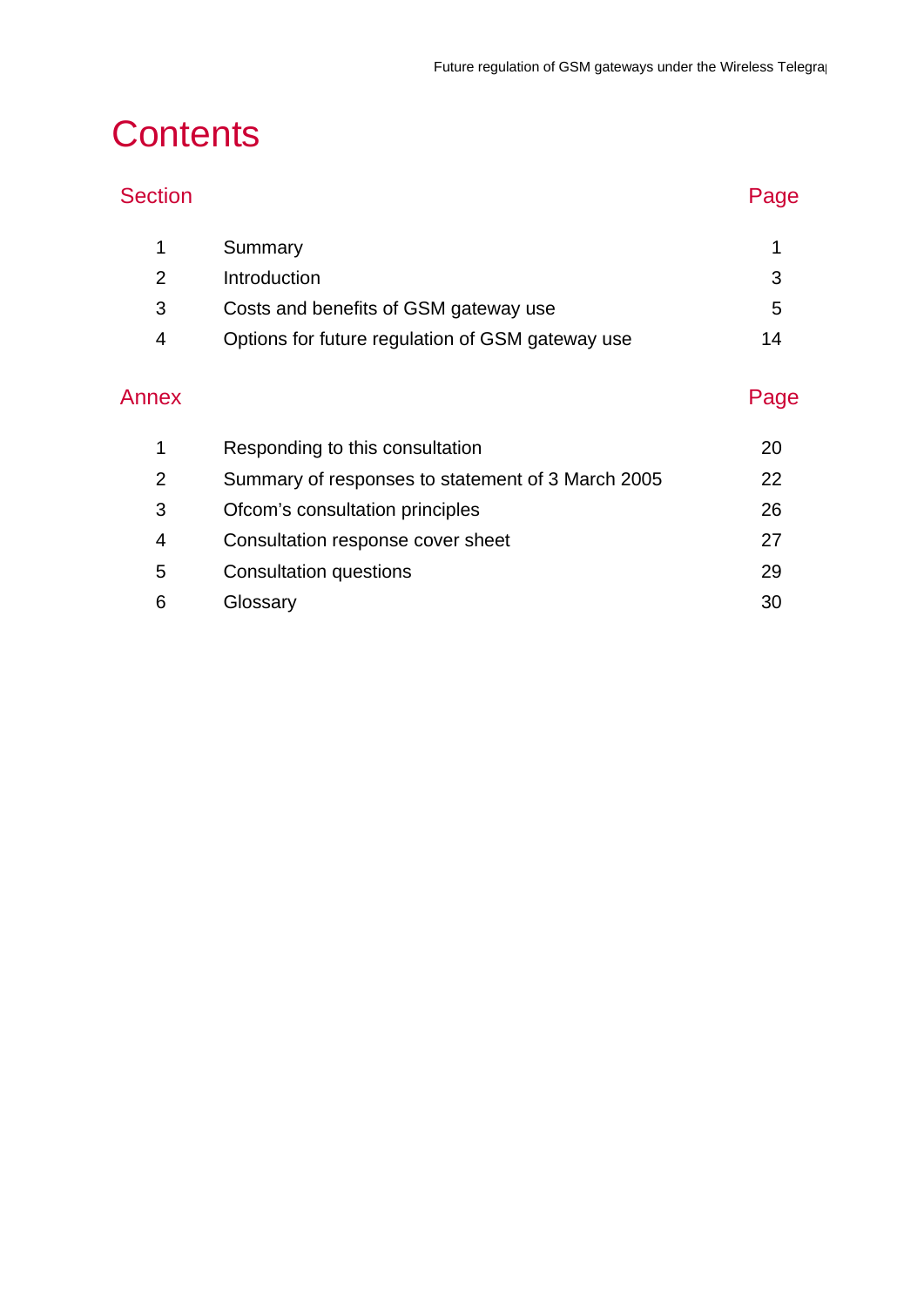## **Section 1**

# **Summary**

- 1.1 This document consults on possible changes to the present regulations governing use of GSM gateways in the UK and discusses them in the light of Ofcom's statutory duties, its commitment to using the least intrusive regulatory mechanisms to achieve its policy objectives and relevant European law.
- 1.2 GSM gateways are devices containing one or more subscriber identity modules (SIMs) for one or more mobile networks, which enable calls from fixed telephones to mobile telephones to be routed directly into the relevant mobile network1. A call made via a GSM gateway appears to the mobile network to have originated from a mobile 'phone registered to that network and so will often attract a cheaper call rate than an ordinary fixed to mobile call.
- 1.3 Ofcom has recently clarified2 that it is entirely legal under UK law for end-users (whether businesses or ordinary consumers) to buy, install and use GSM gateways for their own use. However it is currently illegal under UK law for anyone to use GSM gateway equipment to provide a communications service by way of business to another person or organisation, irrespective of where the gateway equipment is located, or how many or few end-users are connected to each gateway. This prohibition on 'commercial' use applies equally to the mobile network operators (MNOs) as to other organisations, since the MNOs' licences do not currently extend to the installation and use of GSM gateways.
- 1.4 When it published its recent statement on these issues, Ofcom invited comments on its interpretation of the relevant legal instruments, and also sought evidence and views on a number issues relating to GSM gateway use.
- 1.5 The responses to the statement broadly supported Ofcom's conclusion on the present legal position. (Fuller details are set out in decisions under the Competition Act 1998 (the 'Competition Act'), which Ofcom is publishing in parallel with this document, on complaints by two GSM gateway operators about cellular operators' refusal to provide services to them3) Views on the more general questions differed widely.
- 1.6 In the light of the responses to the more general questions, Ofcom is now considering whether the present restrictions on gateway use continue to be appropriate. This document analyses the available evidence and seeks views on a range of options for future regulation from outright prohibition to full liberalisation. These options are assessed in terms of their costs (eg the risk of harmful interference to other users of the mobile phone service and the problem of masking of originating caller identity and location) and the potential benefits for consumers arising from gateway use.

 $1$  GSM gateways can also be used to route mobile-to-mobile and international-to-mobile calls.  $2$  Statement on the scope of the mobile operators' 2G cellular licences issued under section 1(1) of the Wireless Telegraphy Act 1949 and the legal status of GSM gateways, 3 March 2005, http://www.ofcom.org.uk/bulletins/comp\_bull\_index/comp\_bull\_ocases/open\_all/cw\_805/gsmg/gsmg.p df

 $3$  Floe Telecom re-investigation:

http://www.ofcom.org.uk/bulletins/comp\_bull\_index/comp\_bull\_ocases/open\_all/cw\_805/gsm/ VIP Communications re-investigation :

```
http://www.ofcom.org.uk/bulletins/comp_bull_index/comp_bull_ocases/open_all/cw_806/gsm/
```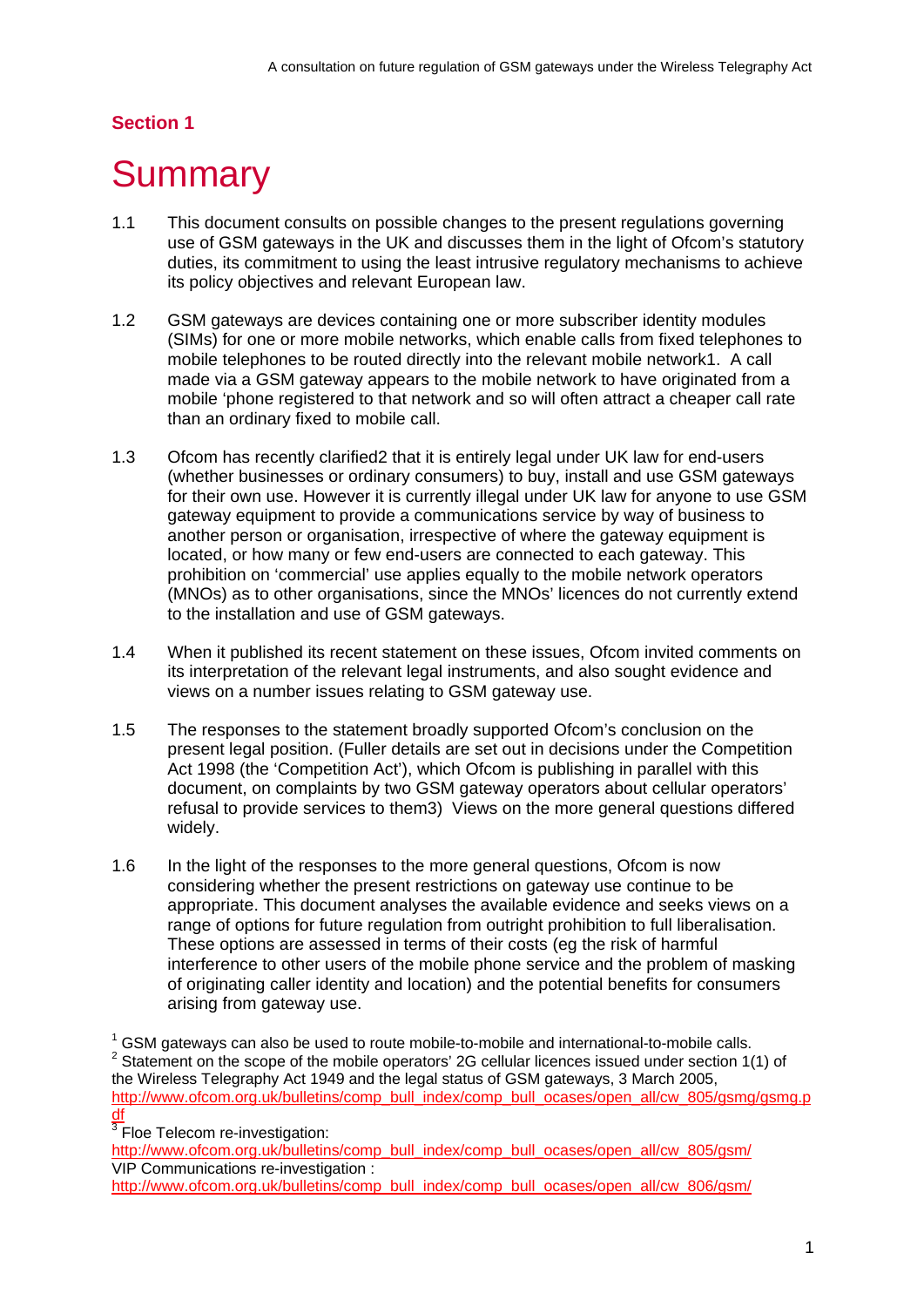- 1.7 Ofcom has tentatively concluded that the chief difference between the appropriateness of each of the options is the risk of harmful interference and the extent to which such risk can be effectively managed. On the basis of its analysis to date, Ofcom believes that there is some scope to liberalise the use of gateways through a limited revision of the existing Exemption Regulations, and that this can be done without unacceptable risk of harmful interference. This exemption is unlikely however to extend to all types of gateway use.
- 1.8 This document also contains a discussion of other options, including maintaining the status quo and an individual authorisation regime.
- 1.9 It should be noted, moreover, that the acceptability of any liberalisation is likely to be dependent on the ability of Ofcom and/or the Home Office to impose and enforce obligations under the Regulation of Investigatory Powers Act 2000 (the 'RIPA'), or otherwise, to continue to ensure the success of activities carried out under the RIPA. Ofcom is pursuing this issue separately with the relevant government departments.
- 1.10 In the meantime, Ofcom would emphasise that commercial use of GSM gateways remains illegal. Ofcom has not as yet authorised the use of GSM gateways to provide electronic communications services by way of business to third parties, and until it does, such use will continue to be a criminal offence under the Wireless Telegraphy Act. If such use is brought to Ofcom's attention, Ofcom may take enforcement action, which could include prosecution under the Wireless Telegraphy Act.
- 1.11 Interested parties are invited to comment on any of the matters discussed in this consultation by **6 September 2005.**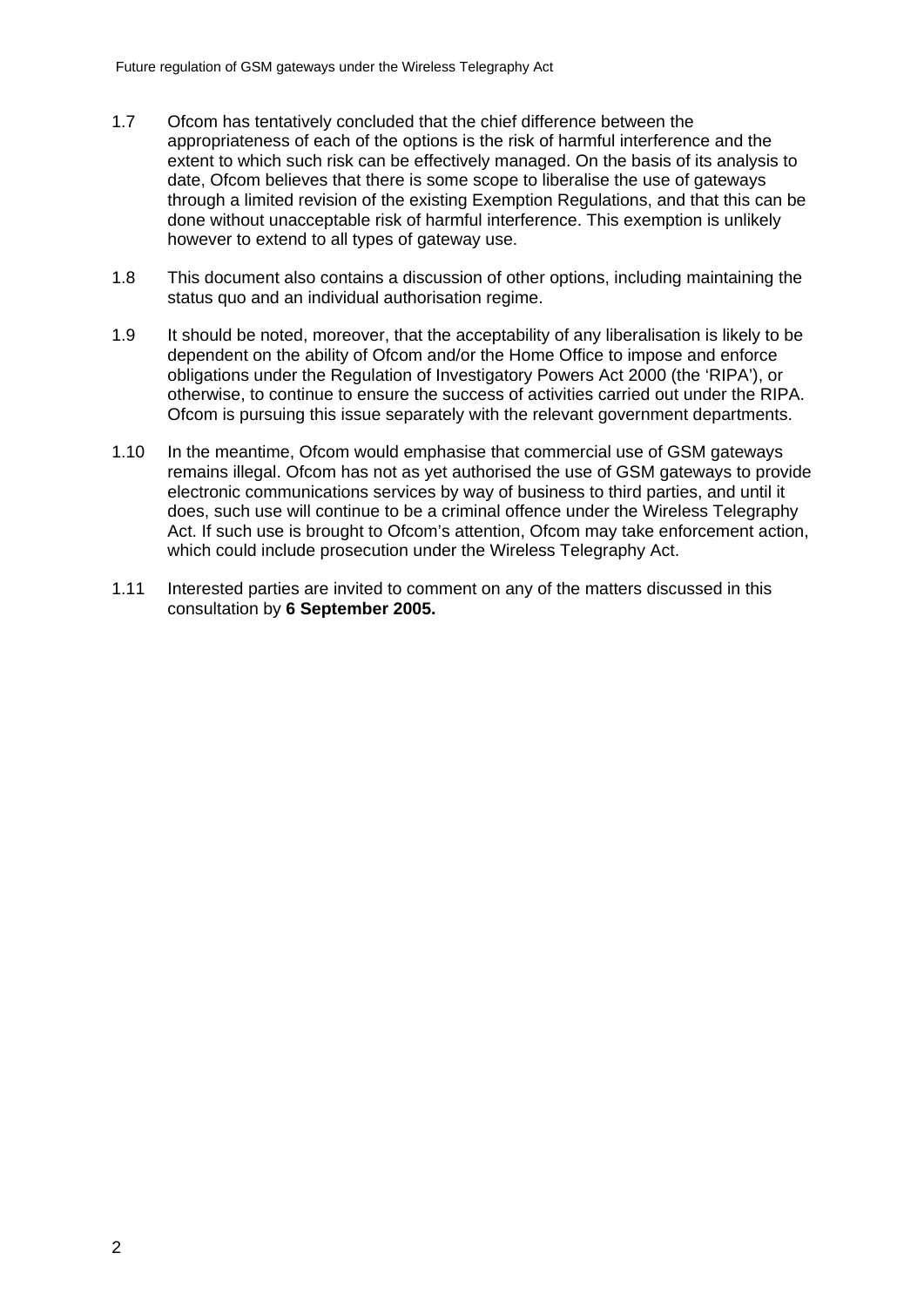## **Section 2**

# **Introduction**

2.1 In this consultation, Ofcom is consulting on the extent to which the establishment, installation and use of GSM gateways should in future be authorised in the UK and the means by which such authorisation should be given under the Wireless Telegraphy Act 1949 (the 'WTA'). Ofcom is consulting on these matters in the light of continuing interest in the commercial use of GSM gateways and in the context of Ofcom's new approach to spectrum management as set out for example in the Spectrum Framework Review<sup>4</sup>.

## **GSM gateways**

- 2.2 GSM gateways are devices containing one or more subscriber identity modules (SIMs) for one or more mobile networks, which enable calls from fixed telephones to mobile telephones to be routed directly into the relevant mobile network5. A call made via a GSM gateway appears to the mobile network to have originated from a mobile 'phone registered to that network and so will frequently attract a cheaper call rate than an ordinary fixed to mobile call.
- 2.3 In addition to lower fixed to mobile call charges, gateways can offer flexibility to meet short-term communications needs, for example by providing a quasi-fixed line service to temporary premises, such as offices on building sites, without the need to install a fixed line.

## **The legal status of GSM gateway use in the UK today**

2.4 Ofcom has recently clarified $<sup>6</sup>$  that it is entirely legal under UK law for end-users</sup> (whether businesses or ordinary consumers) to buy, install and use GSM gateways for their own use. However it is currently illegal under UK law for anyone to use GSM gateway equipment to provide a communications service by way of business to another person or organisation, irrespective of where the gateway equipment is located, or how many or few end-users are connected to each gateway. This prohibition on 'commercial' use applies equally to the mobile network operators (MNOs) as to other organisations, since the MNOs' licences do not currently extend to the installation and use of GSM gateways.

## **The UK regime for authorising the use of radio spectrum**

2.5 The radio spectrum is a finite resource for which demand generally exceeds supply. This means that the use of frequencies needs careful planning in order to make the best use of the available spectrum while avoiding unacceptable interference to authorised radio users. Prior to 29 December 2003, the Radiocommunications Agency (the 'RA'), an executive agency of the Department of Trade and Industry, was responsible for managing the non-military radio spectrum in the UK. The RA's functions have now been transferred to Ofcom.

<sup>4</sup> Ofcom Website | Spectrum Framework Review Statement

<sup>&</sup>lt;sup>5</sup> GSM gateways can also be used to route mobile-to-mobile and international-to-mobile calls.

 $6$  Statement on the scope of the mobile operators' 2G cellular licences issued under the Wireless Telegraphy Act 1949 and the legal status of GSM gateways, 3 March 2005,

http://www.ofcom.org.uk/bulletins/comp\_bull\_index/comp\_bull\_ocases/open\_all/cw\_805/gsmg/gsmg.p df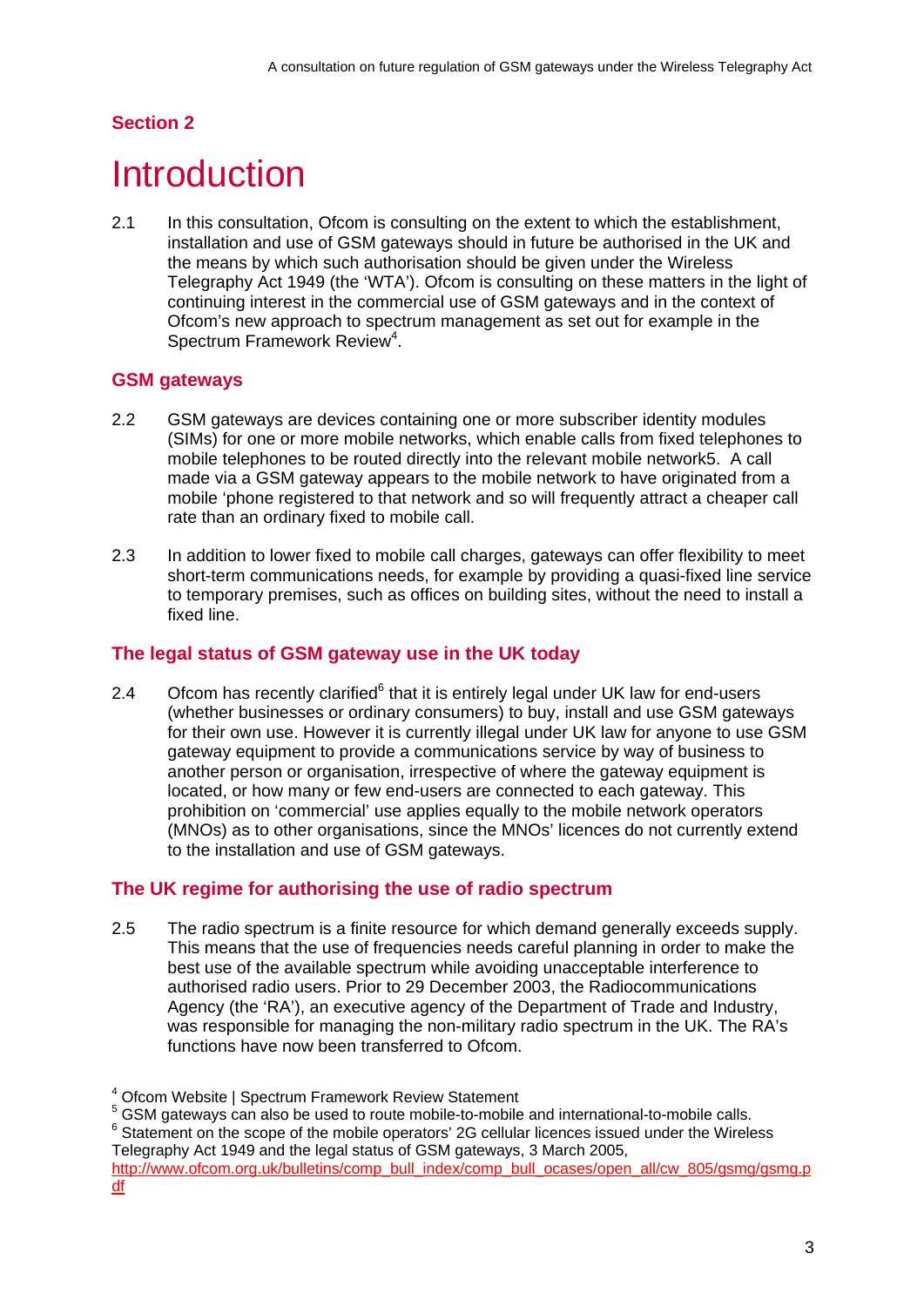- 2.6 The current regime for authorising the use of the radio spectrum in the UK is established by the WTA and a series of regulations and orders made under the WTA. Section 1(1) of the WTA makes it a criminal offence to establish or use any station for wireless telegraphy or install or use any apparatus for wireless telegraphy except under the authority of a licence granted by Ofcom or unless exempted from the requirement for a licence by regulations made by  $Ofcom<sup>7</sup>$ . In accordance with the European framework for electronic communications networks and services, Ofcom must<sup>8</sup> exempt from individual licensing the establishment, installation and use of radio equipment that is not likely to involve any undue interference.
- 2.7 Conditions attached to licence exemptions or individual licences must be objectively justified, non-discriminatory, proportionate and transparent<sup>9</sup>.

### **Ofcom's approach to spectrum management**

- 2.8 Ofcom manages the radio spectrum in accordance with its regulatory principles. These involve operating with a bias against intervention but a willingness to intervene firmly, promptly and effectively where required, using the least intrusive regulatory mechanisms to achieve its policy objectives.
- 2.9 In line with its regulatory principles and as a light-touch regulator, Ofcom prefers where possible to rely on market mechanisms, such as spectrum pricing, auctions and trading, to manage the radio spectrum rather than central planning and regulation. This is because Ofcom believes that, in general, market mechanisms will be more effective at securing optimal use of the radio spectrum and promoting the interests of consumers. This vision has been articulated in Ofcom's Spectrum Framework Review and a number of other publications.
- 2.10 In managing the radio spectrum, Ofcom is required to balance a number of duties set out in sections 3, 4 and 154 of the Communications Act 2003. Ofcom's principal duty is to further the interests of citizens in relation to communications matters and to further the interests of consumers, where appropriate by promoting competition and to secure, *inter alia*, optimal use of the radio spectrum. In so doing, Ofcom must have regard to a number of considerations. Section 154 imposes a duty in managing the spectrum to have regard to the desirability of promoting efficient management and use, economic and other benefits, innovation and competition.

#### **The structure of this document**

- 2.11 The remainder of this document is structured as follows.
	- Section 3 sets out the costs and benefits of different types of gateway use.
	- Section presents options for the future regulation of gateway use.
	- Section 5 contains information about responding to this consultation.
- 2.12 Interested parties are invited to comment on any of the matters discussed in this consultation by 6 September 2005. Details of how to respond are set out in section 5.

Prior to 29 December 2003, the power to grant exemptions from the requirement for a licence was exercised by the Secretary of State.

Section 1AA of the WTA added by section 166 of the Communications Act 2003. This implements Article 5(1) of the Authorisation Directive (Directive 2002/20/EC).<br><sup>9</sup> Article 6(1) of the Authorisation Directive

Article 6(1) of the Authorisation Directive.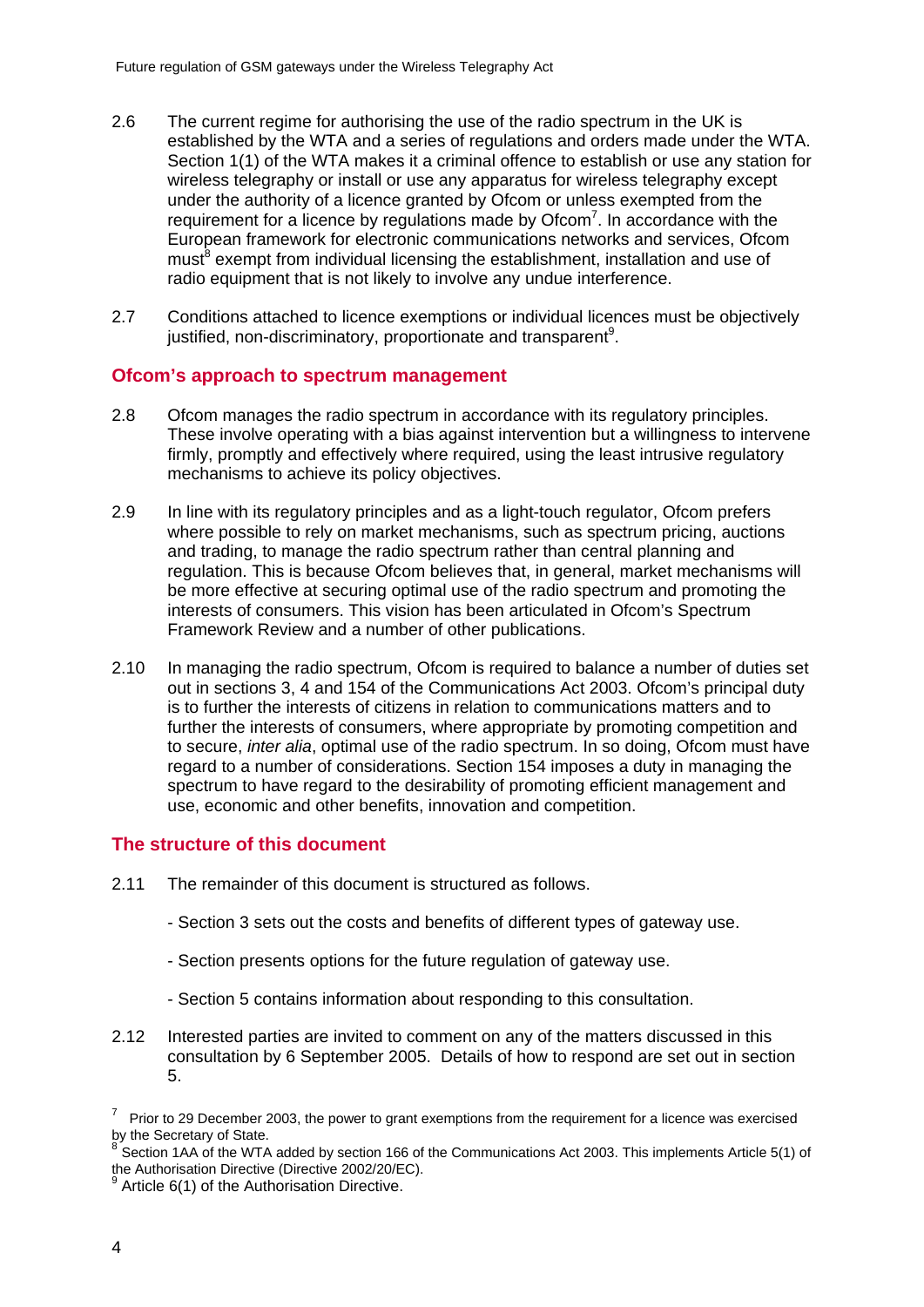# **Section 3**

# 3 Costs and benefits of GSM gateway use

- 3.1 This section considers the costs and benefits of GSM gateway use and how those costs and benefits vary with the type of use.
- 3.2 To date Ofcom has identified three main types of GSM gateway use:
	- a. *self-use:* a single end-user organisation establishes, installs and/or uses one or more GSM gateways for its own use (not to provide an electronic communications service by way of business to any other party);
	- b. *commercial single-user use:* a communications provider establishes, installs and/or uses one or more GSM gateways to provide an electronic communications service by way of business to a single end-user organisation (each individual GSM gateway being used to provide service to only one enduser organisation);
	- c. *commercial multi-user use:* a communications provider establishes, installs or uses one or more GSM gateways to provide an electronic communications service by way of business to multiple end-user organisations (each individual GSM gateway being used to provide service to two or more end-user organisations).
- 3.3 This section draws on responses to a previous statement10 to analyse the costs and benefits of these different types of use. These responses are summarised at Annex 1.The non-confidential ones have been placed on Ofcom's website.
- 3.4 This section considers the impact of gateway use in terms of:
	- i. network congestion and service quality;
	- ii. the impact on emergency services and consumers of masking of caller location and identity;
	- iii. the impact on activities under the RIPA;
	- iv. reducing the cost of calls to mobiles.

### **i. Network congestion and service quality**

3.5 Responses to the previous statement provide persuasive evidence that operation of gateways can have an adverse impact on quality of service. For example, one respondent submitted statistics for cell traffic illustrating an increase in peak load traffic in a cell from 5 to 35 erlangs $11$  over a short period.

 $10$  Statement on the scope of the mobile operators' 2G cellular licences issued under section 1(1) of the Wireless Telegraphy Act 1949 and the legal status of the use of GSM gateways , 3 March 2005, http://www.ofcom.org.uk/bulletins/comp\_bull\_index/comp\_bull\_ocases/open\_all/cw\_805/gsmg/gsmg.p df

 $\frac{11}{11}$  An 'erlang' is a unit of telecommunications traffic measurement.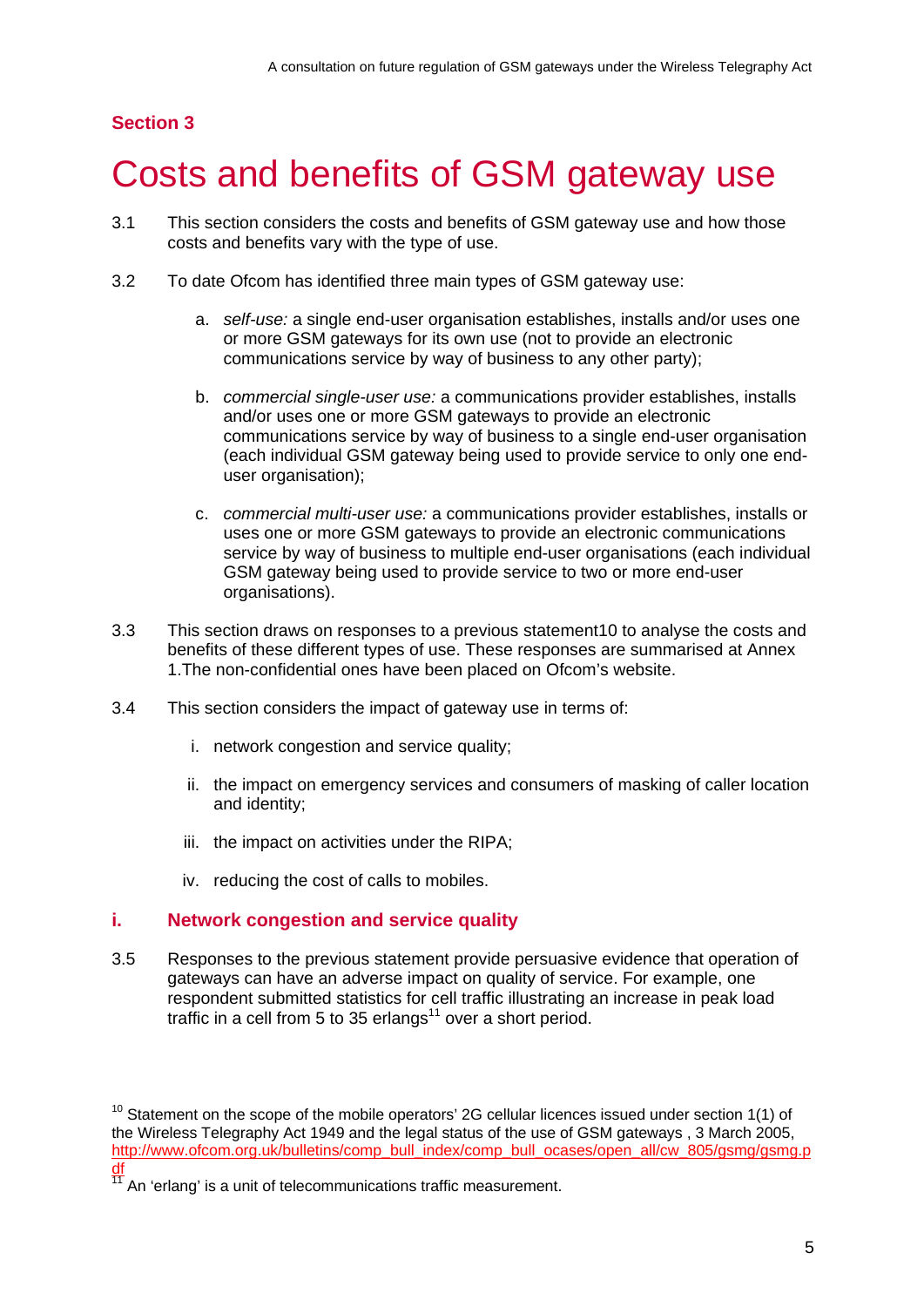Others submitted statistical evidence showing that gateways can generate substantial local congestion. Where this occurs, subscribers to the mobile network, and those attempting to call subscribers to the mobile network, are likely to suffer a degraded quality of service. This manifests itself through an increased likelihood of being unable to make or receive a call (call blocking), reduction in voice quality, dropped calls and increased interference on neighbouring cells. Ofcom considers these effects to constitute harmful interference as defined by the  $WTA^{12}$ .

- 3.6 Responses were divided on whether the type of gateway use affects the risk of interference. Most MNOs consider that the volume of traffic and capacity of the gateway, rather than the type of gateway use, determine whether congestion will arise; one MNO argued that gateway use should not be authorised at all in view of the potential of any gateway use to cause harmful interference; and another that the type of gateway use makes no real difference to the interference caused in urban areas where congestion is most marked. Gateway operators also considered that the regulation should not distinguish between different types of gateway use. One argued that such definitions are a *"construction of the regulators rather than a network or technical issue"*.
- 3.7 However, one MNO that had investigated usage patterns concluded that single-user gateways are unlikely to cause congestion in practice as a single company would be unlikely to generate sufficient call volume to cause a problem whereas multi-user gateways would inevitably cause congestion in busy areas. A typical corporate user, with a six-SIM card gateway, would generate around 30 minutes of traffic a day per SIM whereas the comparable figure for a multi-user gateway could be as high as 400 minutes per SIM (and gateways capable of accommodating up to 60 SIMs are commercially available).
- 3.8 In order to provide service, a gateway needs to access a mobile network. The previous statement sought views on whether subjecting commercial operation of gateways to the control of, or coordination with, MNOs would make a difference to the network congestion and service quality issues outlined above.
- 3.9 Responses to that question made the following points.
	- There was reluctance on the part of MNOs to become involved in giving permission for gateways. Refusals would generate numbers of complaints to Ofcom and impose additional workload on MNOs and Ofcom.
	- MNOs also said that the majority of gateway operators would be unwilling to cooperate or coordinate with MNOs as it is not in their interests to do so, although one MNO response said that it had a reasonable relationship with users of singleuser gateways and another operates a code allowing single-user gateways to register and operate under certain conditions, although this has been little-used.
	- Gateway operators were also sceptical and cited MNOs' general unwillingness to supply service.
	- However, certain respondents saw better coordination between MNOs and gateway operators as a possible solution.

<sup>12</sup> The WTA defines interference to be *"harmful" if it, inter alia, "degrades, obstructs or repeatedly interrupts"* any authorised broadcast or radio transmission.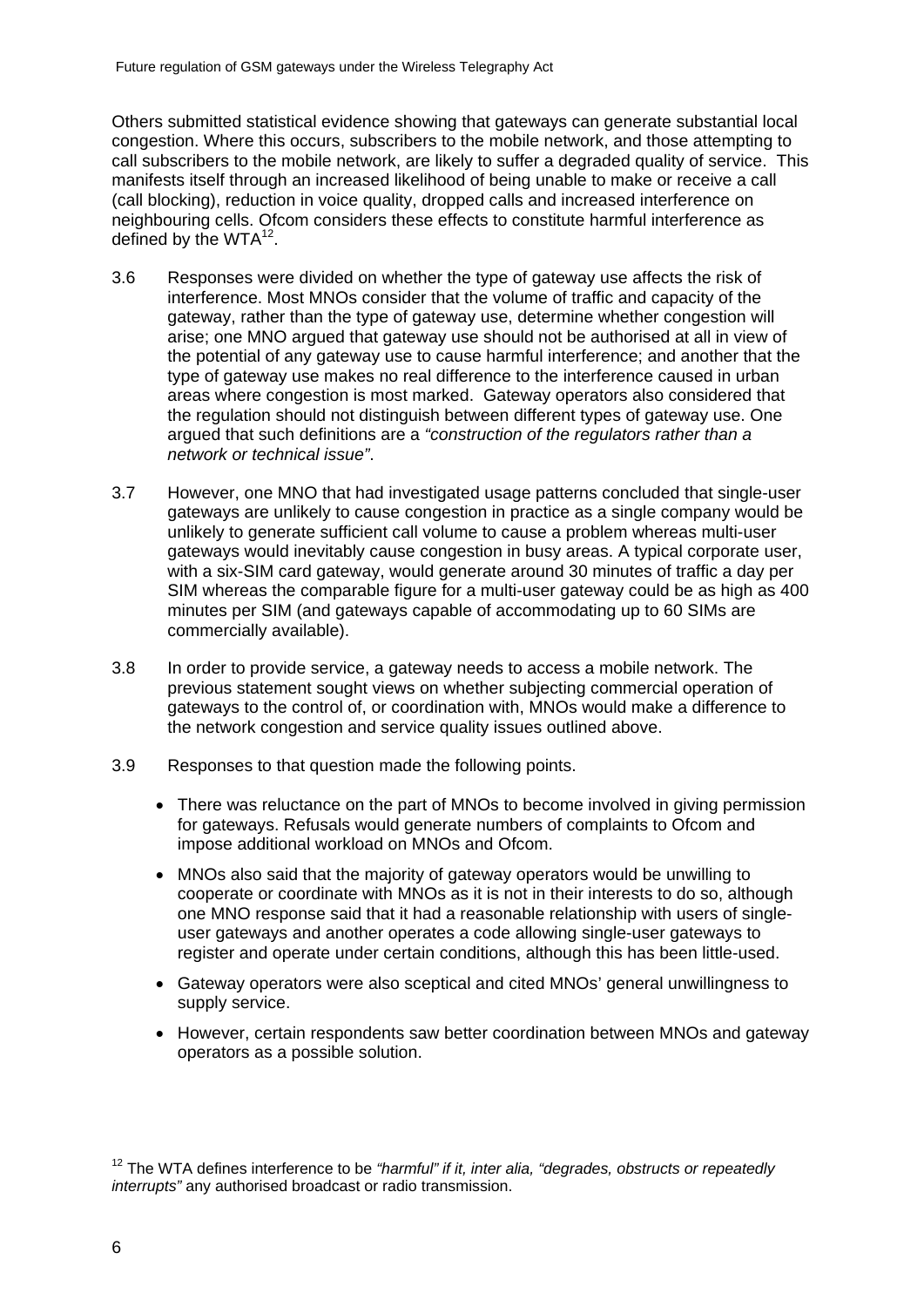#### **Ofcom's conclusions on network congestion and service quality**

- 3.10 It appears to Ofcom that harmful interference arises from the use of GSM gateways where the aggregate volume of peak load traffic originating from gateways in an area exceeds the capacity of the mobile network to cope with such traffic, in addition to the traffic originating from or terminating with ordinary mobile phone users, without reducing the quality of service on offer to an unacceptable level. In principle at least therefore, any use of a GSM gateway has the potential to cause harmful interference, either by itself, or in combination with other gateway use.
- 3.11 In practice however, it seems that certain types of gateway use are more likely to cause or contribute to harmful interference, whereas others are less likely to do so or can be dealt with more easily if harmful interference does arise.
- 3.12 The risk of harmful interference from gateways depends on the aggregate call volume that they transmit and their geographical distribution. A concentration of highcapacity gateways serving many originating callers is more likely to cause interference than a more even distribution of gateways, each of which serves relatively few originating callers.
- 3.13 On this basis, of least concern are lower capacity gateways that are located on the same premises as the originating caller. These will tend to be more dispersed geographically as no gateway will serve more than one premises, leading to a more even pattern of calls over the entire network; and the pattern of demand will be more stable as end-users tend to change their premises relatively infrequently.
- 3.14 Of greatest concern are higher capacity gateways that serve many end-users. These can be expected to create a less even pattern of demand as calls from many endusers will be concentrated at the gateway locations. Moreover, because such gateways serve several end-users, they are each likely to carry higher volumes of traffic. Finally, because the gateway location will be separate from the end-users' premises, they may be established anywhere in the country and can be relocated relatively easily. This will make patterns of demand harder for MNOs to predict and plan for and so make harmful interference more likely to arise.
- 3.15 For similar reasons, Ofcom also has concerns about the use of single-user gateways at locations remote from the originating caller. A cluster of such gateways would in many respects have the same potential to cause harmful interference as a single high-capacity, multi-user gateway and would carry a similar risk of harmful interference.
- 3.16 Whilst it would probably be possible to impose an aggregate limit on the capacity of gateways at a particular location through individual licensing, Ofcom considers it unlikely that it would be able to impose and/or enforce such a restriction in the context of licence exemption. Ofcom therefore considers it appropriate to seek to identify other characteristics of gateway use which might be useful indicators of the aggregate volume of traffic handled by a gateway (or cluster of gateways). In this regard, Ofcom believes that the distinction between single-user gateways located on the same premises as the originating caller and other types of gateway use has some merit. There is evidence from the responses that the use of single-user gateways presents less of a risk than the use of multi-user gateways, as the effect of the pattern of traffic from a single user is, as a general rule, less than that from multiple users.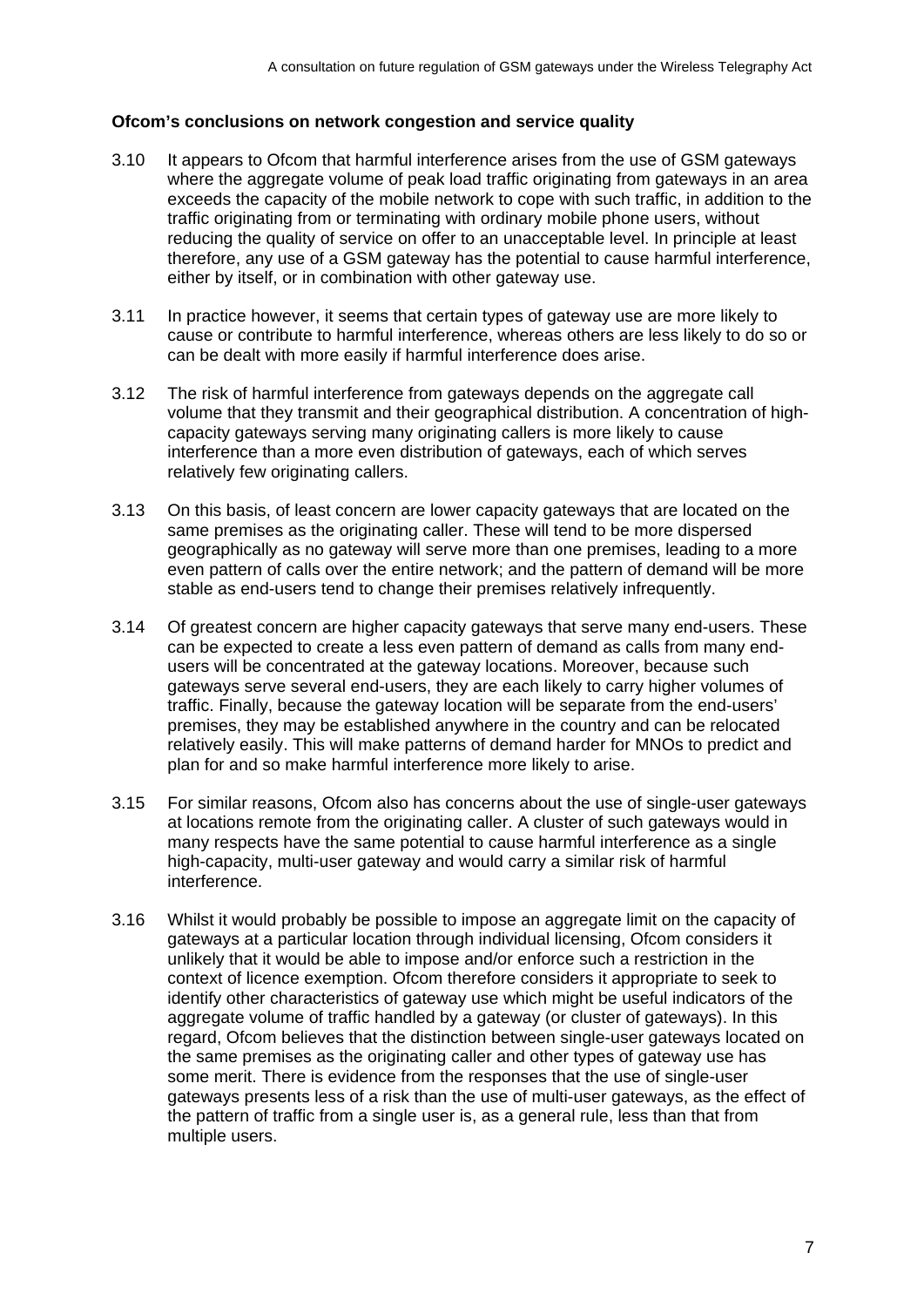- 3.17 Ofcom acknowledges that there are cases in which even single-user gateways can give rise to harmful interference. Yet the evidence suggests that this is relatively unlikely. In any case, the Exemption Regulations contain a general provision that requires exempt equipment to be operated in such a way as not to cause harmful interference. This would enable action to be taken if any gateway use that was exempt was to give rise to a serious problem of harmful interference.
- 3.18 Based on its consideration of the responses, Ofcom is minded to conclude that:
	- the risk of congestion and reduced service quality arising from gateway use is capable of constituting harmful interference within the terms of the WTA;
	- the distinction in the Exemption Regulations between commercial and self-use may not be the best predictor of the risk of harmful interference as this appears better correlated with whether or not the gateway is used by a single user or many users and with whether the gateway is located at the same premises as the originating caller or elsewhere;
	- the risk of harmful interference from the use of single-user gateways located at the same premises as the originating caller would appear to be materially less than that from the use of multi-use gateways or single-user gateways located away from the originating caller's premises.

## **ii. Impact on emergency services and consumers of the masking of caller location and identity**

- 3.19 Gateways mask the location and identity of the originating caller as the call appears to the mobile network to originate from the gateway rather than the originating line. This has potential implications for effective operation of emergency services as it makes identifying the source of an emergency call difficult if the gateway is not at the same premises as the originating caller. In addition, consumers may be adversely affected if they are unable to identify the originating caller before deciding whether or not to answer or return the call. One respondent also referred to the inability of the called party to correctly return a call that has been routed through a gateway, since any return call will be routed to the gateway rather than the original caller.
- 3.20 Condition 4 of the General Conditions<sup>13</sup> that apply to providers of publicly available telephone services and certain other communications providers, which could include certain commercial gateway operators, requires that caller location information should, *"to the extent technically feasible"* be made available to the emergency organisations handling emergency calls. In addition, condition 16 requires calling line identification (CLI) facilities to be provided where *"technically feasible and economically viable"*.
- 3.21 Ofcom's Guidelines for the Provision of Calling Line Identification Facilities<sup>14</sup>, clarify that it is not sufficient for a communications service provider to refuse to supply CLI facilities just because they are not supported by its network. The service provider would be expected to develop a programme of work, with milestones, aimed at

<sup>&</sup>lt;sup>13</sup> The General Conditions of Entitlement, Final statement issued by the Director General of Telecommunications - 9 July 2003, available at: http://www.ofcom.org.uk/static/archive/oftel/publications/licensing/2003/cond0703.htm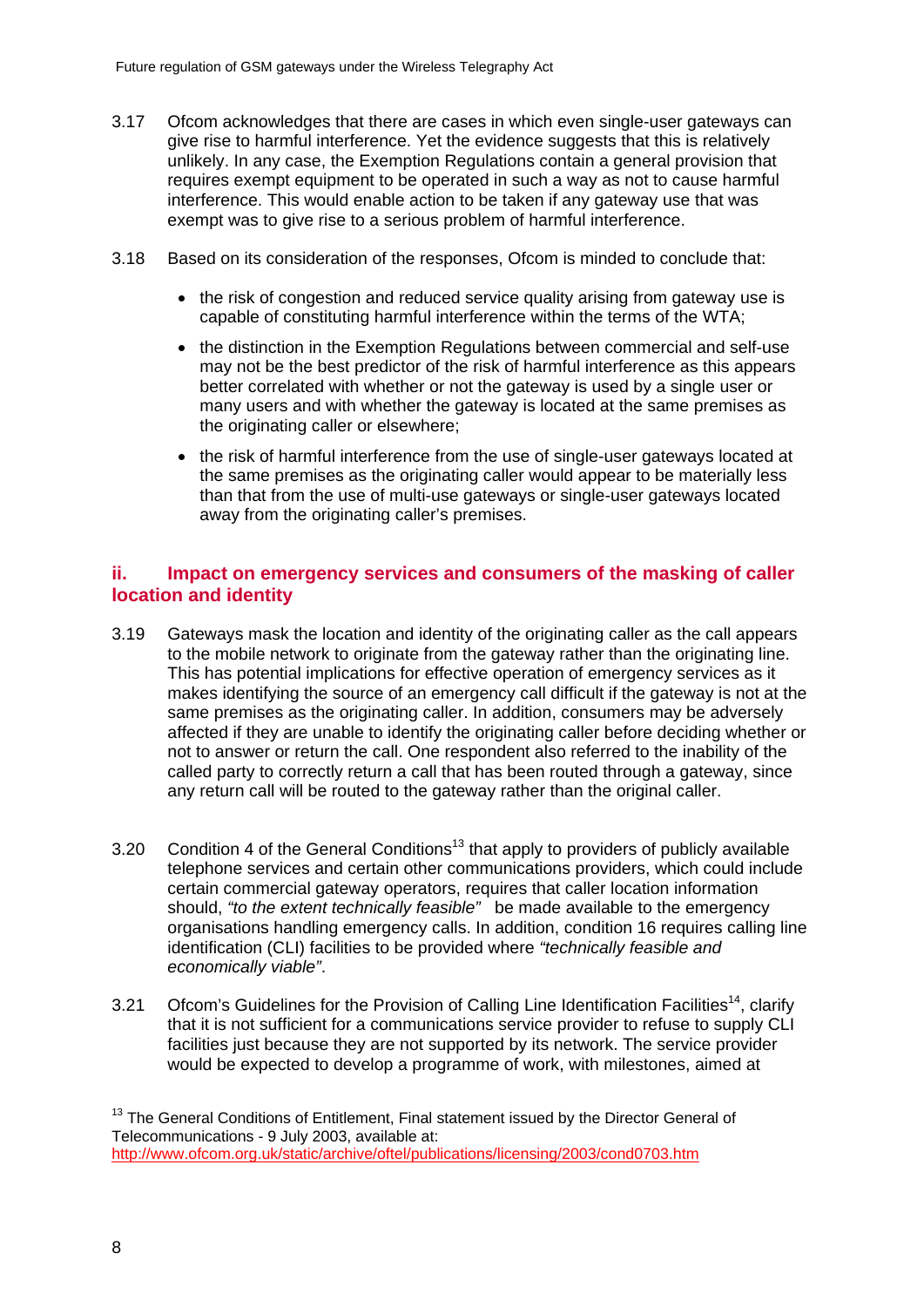implementing a solution and would not be justified in refusing to supply CLI facilities unless the difference between the cost of providing them and the revenue of the service was demonstrably excessive, and hence disproportionate.

- 3.22 The responses gave differing views on the extent to which it would be technically feasible for CLI to be made available for calls routed through GSM gateways, although one respondent indicated that solutions were available in some cases as long as the correct infrastructure is in place.
- 3.23 It was argued that it would be disproportionate to ban particular equipment on grounds that it cannot readily comply with regulations on the provision of caller location information and CLI facilities. Ofcom should adopt a technology-neutral approach that leaves it to the market to decide whether or not it is economical to design and manufacture equipment that complies with the requirements. Responses, including from a major fixed network operator, further pointed out that, barring an error in configuring the customer's PBX or gateway, calls to emergency services will not be presented to the gateway but will be subject to specialised routeing by the first connected exchange for a fixed line call and by the connected network for a mobile call and will be routed directly to an emergency call handler such as BT. It was also pointed out that caller location information would be accurate where the gateway is located at the originating caller's premises.

### **Ofcom's conclusions on the masking of caller location and identity**

- 3.24 Ofcom takes very seriously the concerns that have been expressed about the masking of caller location and identity, particularly in relation to the implications for the effectiveness of the emergency services.
- 3.25 However, it appears to Ofcom that use of gateways is unlikely to impede the emergency services in responding to emergency calls. This is because, as pointed out in the responses to the previous statement, emergency calls should not be routed through gateways. In any case, General Condition 4 already imposes obligations that will apply to certain gateway operators and could be extended if necessary. Accordingly, there seems no need to impose restrictions under the WTA on gateway use for the purpose of making caller location information available to emergency services.
- 3.26 Ofcom accepts that lack of CLI facilities for calls directed through a gateway is a potential detriment and inconvenience to consumers. On the other hand, under regulation 10 of the Privacy and Electronic Communications Regulations 2003<sup>15</sup>, callers generally have the right to withhold their CLI from the called party so there is no certainty that the information will in any case always be available.
- 3.27 Accordingly, Ofcom is minded to conclude that there is no justification for restricting use of gateways under the WTA to make caller location information and CLI facilities available to emergency services or consumers.

<sup>15</sup> SI 2003 No. 2426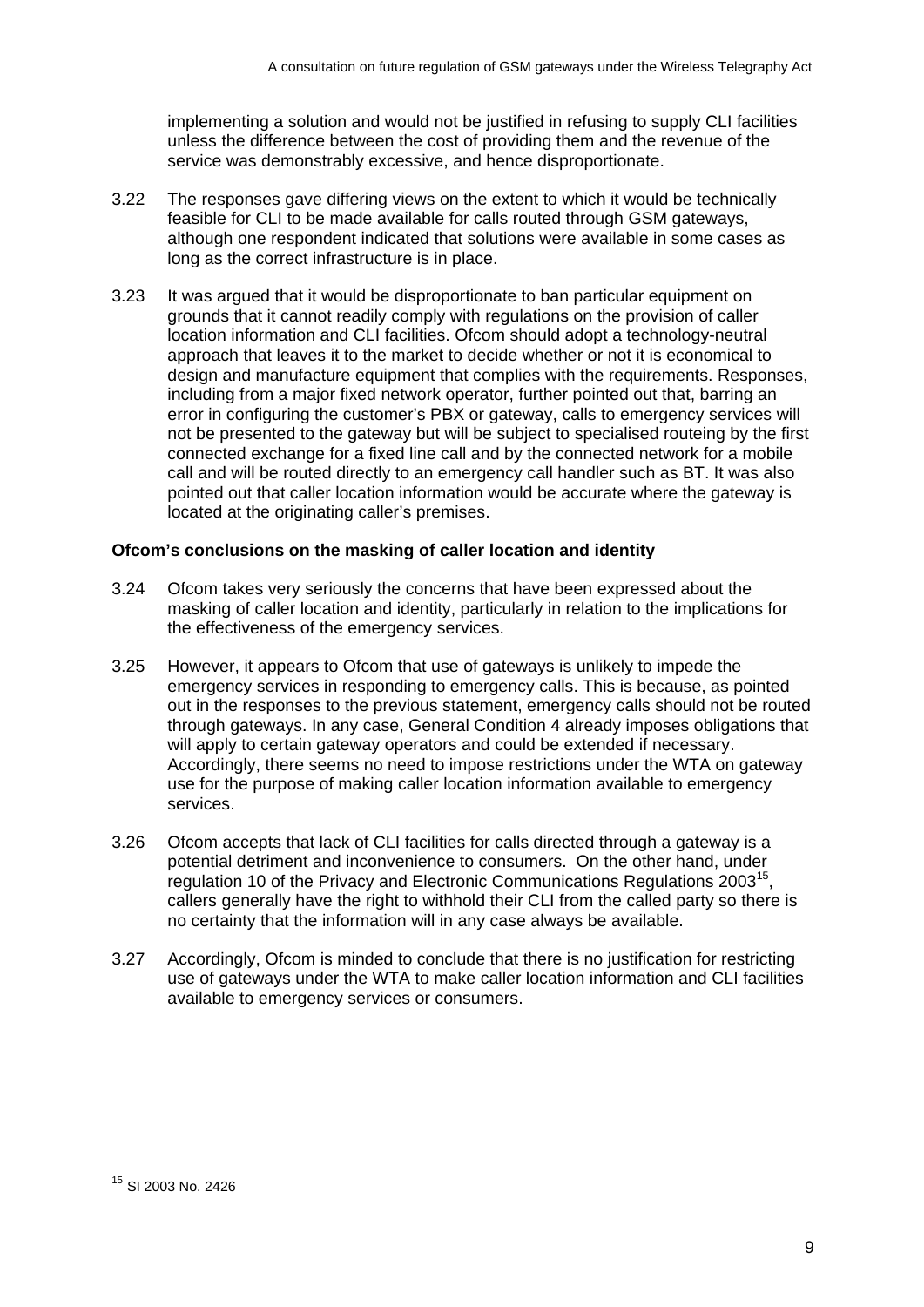#### **iii. Impact on activities under the RIPA**

- 3.28 The responses gave differing views on the extent to which it would be technically feasible for CLI to be made available for calls routed through GSM gateways, although one respondent indicated that solutions were available in some cases as long as the correct infrastructure is in place.
- 3.29 The previous statement sought views on the implications of the use of gateways for activities under the RIPA and on whether the impact depends on the type of use to which the gateway is put (eg single- or multi-user).
- 3.30 The responses on this issue, some of which were confidential, confirm Ofcom's understanding that the use of gateways could affect activities under the RIPA. Accordingly, it might be necessary to introduce conditions in order to counter this impact if use of GSM gateways were further liberalised. These conditions might be imposed under the WTA or by other means. Ofcom will discuss these matters further with relevant government departments before deciding how to proceed.

#### **iv. Reducing the cost of calls to mobiles**

- 3.31 The responses to the previous statement reveal differing views on whether use of gateways would promote or detract from consumer welfare. On the one hand, it is argued that gateways provide a way for consumers to obtain lower prices for calls to mobiles by avoiding the imposition of call termination charges for calls that originate on one network but terminate on another. The resulting lower call charges would, it is claimed, provide a direct benefit to consumers. Conversely, maintaining current restrictions on lawful gateway use to non-commercial operation would limit the ability of consumers to benefit from cheaper calls.
- 3.32 On the other hand, it is argued that the retail mobile market is already competitive; that widespread use of gateways would distort the retail market; and that charges would end up being rebalanced or changed in a way that would be to the detriment of consumers overall.
- 3.33 This is a complex issue. Lower prices can usually be expected to benefit consumers and one of Ofcom's principal duties is to further the interests of consumers in relevant markets, where appropriate by promoting competition. However, for reasons discussed below, Ofcom is doubtful whether changing the legislation on commercial use of gateways would by itself result in significant consumer benefits.
- 3.34 The nature of the consumer benefits resulting from commercial use of gateways is dependent upon the type of gateway use. The magnitude of the benefits from singleuser commercial gateways is broadly comparable to the benefits already available from self-use as both involve similar types of use and user, distinct from multi-user gateways. By contrast, it has been argued that the consumer benefits available from multi-user gateways would be significantly greater, as multi-user gateways could be used to carry calls to mobiles originating from all types of user, thereby allowing all consumers to benefit from cheaper calls to mobiles.
- 3.35 These benefits appear to derive entirely from the exploitation of an arbitrage between the regulated rates charged by the MNOs for call termination on their networks and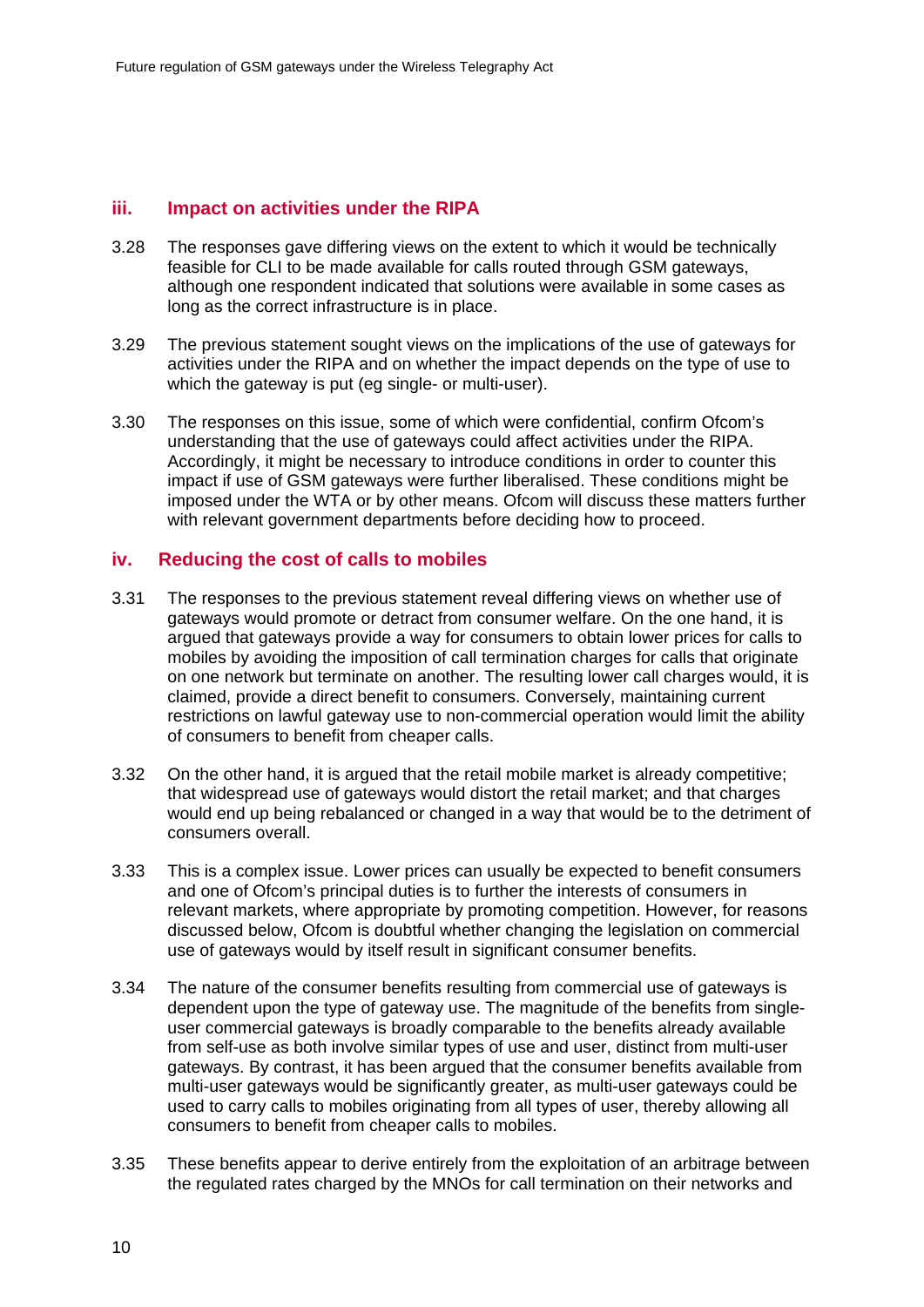the (unregulated) retail rates that the MNOs choose to charge for on-net mobile-tomobile calls. Ofcom has seen no evidence to suggest that GSM gateways are an intrinsically more efficient method of delivering calls to mobiles. Achievement of these benefits is therefore dependant on the ability of GSM gateway operators to access cheap on-net mobile-to-mobile call rates. For the reasons set out below, Ofcom does not currently consider it likely that such access would continue to be widely available if multi-user GSM gateway use were legalised.

- 3.36 If the use of multi-user gateways were legalised, it seems likely that fixed network operators and service providers would increasingly seek to use them to access discounted call termination rates. Widespread exploitation of the arbitrage opportunity arising from the current difference between retail on-net mobile calls rates and wholesale call termination rates could impact upon the commercial viability of the MNOs' retail pricing policies and it is likely that they would consider it necessary to take some form of action in response.
- 3.37 There are several legally acceptable ways in which they could do so. For example, MNOs have not been found to have significant market power (SMP) in the retail market and, from an ex ante regulatory perspective, are therefore entitled to discriminate between customers. Hence, to the extent that it is compatible with their obligations under ex post competition law, the MNOs might lawfully decide to refuse to provide a retail service to multi-user gateway operators or to discriminate in price between them and other users<sup>16</sup>. This discrimination could be expected to result in multi-user gateway operators paying higher call prices, more reflective of the costs imposed by their use of the MNOs' networks, and would in all likelihood be at least as high as the rates charged by the MNOs for ordinary call termination on their networks.
- 3.38 In response to such action, multi-user gateway operators could request the MNOs to provide them with a wholesale call termination service (delivered via a GSM gateway or otherwise). MNOs are obliged to provide call termination services as they have been found to have SMP in the wholesale market for call termination on their individual networks<sup>17</sup>. Moreover the rates which MNOs charge in the termination market are regulated by Ofcom. However a 'no undue discrimination' obligation also limits the extent to which they may offer different (wholesale) customers different termination rates.
- 3.39 Were the MNOs to respond as suggested above, it seems likely that the benefits of the use of GSM gateways would be largely if not entirely eliminated. It therefore appears to Ofcom that any beneficial effect of the use of GSM gateways on the prices paid for calls to mobiles could only be guaranteed if Ofcom were to take additional regulatory action to enforce continuance of the arbitrage which GSM gateways exploit.
- 3.40 In this context, we acknowledge the point made in a number of responses to Ofcom's earlier statement that gateways and their regulation cannot be considered in isolation from the general issue of the regulation of calls to mobiles (CTM). One respondent sought acknowledgement from Ofcom that the issues of the regime for GSM gateways and CTM are *"inevitably intertwined".* Ofcom agrees that the issues are related and for this reason Ofcom is considering whether such further regulatory action would be desirable as part of the CTM review.

 $16$  Ofcom understands that the MNOs already impose conditions on certain retail price packages with the objective of making them unavailable or unattractive to (illegal) commercial gateway operators. http://www.ofcom.org.uk/consult/condocs/mobile\_call\_termination/wmvct/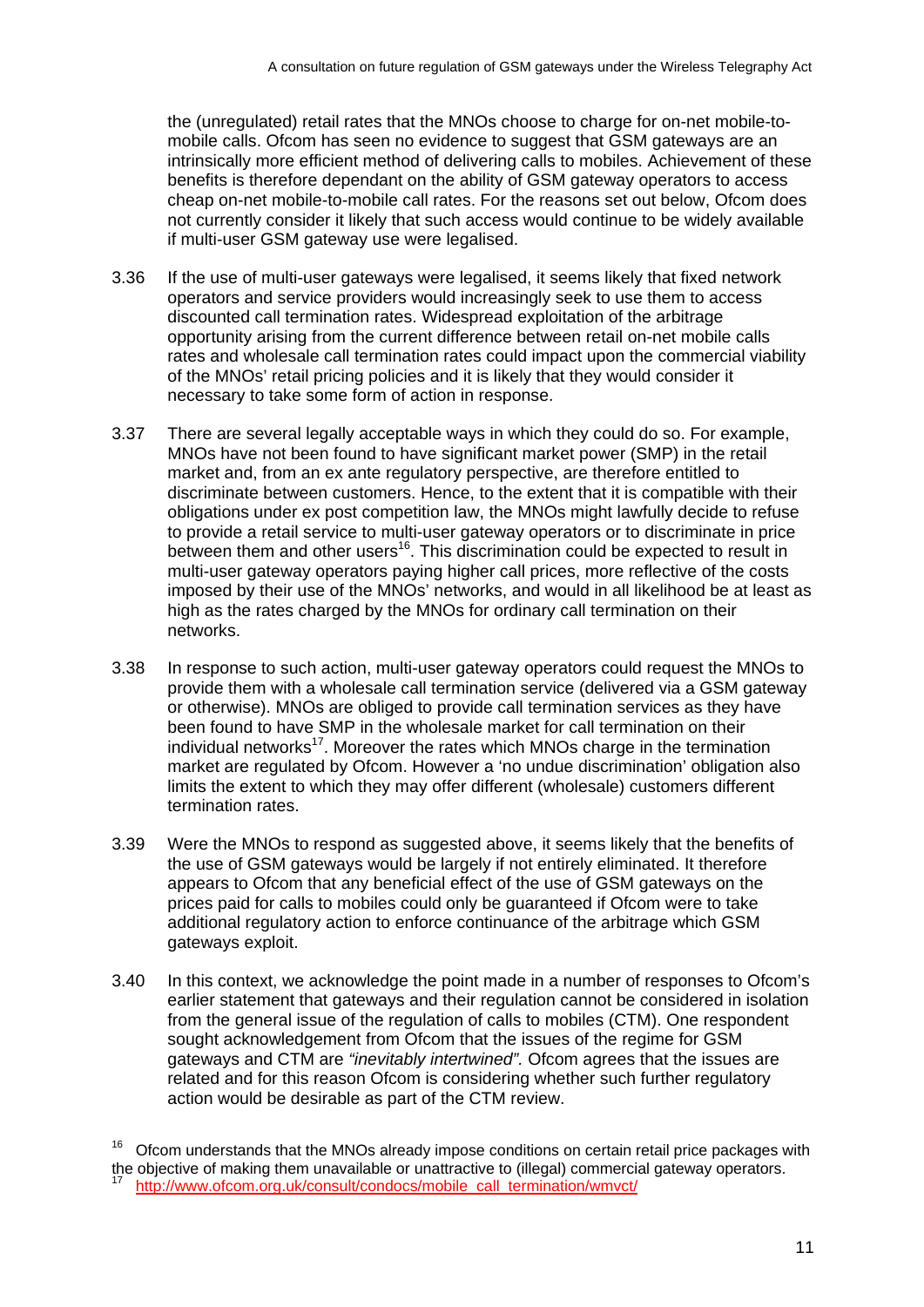3.41 If, as a result of that review, Ofcom were to alter its regulation of the call termination market in order to reduce call termination charges, it would in all probability do so by acting to reduce charges directly in a technology-neutral manner across the board rather than indirectly through discriminating in favour of a particular technology such as gateways, especially if that technology has the potential to increase spectrum congestion and interference. Therefore, those reduced call termination charges would in all probability not be limited to multi-user gateway operators and any resulting consumer benefits would be achieved with or without gateway liberalisation.

#### **Ofcom's conclusion on reducing the cost of calls to mobiles**

3.42 Based on the evidence and information currently available, Ofcom is minded to conclude that the case for gateways on grounds of the effect on the price for calls to mobiles is weak. It seems unlikely that authorising gateway use would lead to substantial and sustainable reductions in the price of such calls under the present CTM regime. Possible changes to that regime are being considered as part of the CTM review, but, if that regime were altered to achieve lower mobile voice call termination rates, those reduced rates would be likely to become available to all operators and not just to the operators of GSM gateways.

#### **Gateway regulation elsewhere in Europe**

- 3.43 As part of its analysis, Ofcom has researched how GSM gateways are regulated by other European administrations. Note that the position recorded here should not be regarded as definitive as some administrations have yet to confirm the accuracy of Ofcom's understanding.
- 3.44 Austria, Denmark, Estonia, Greece, Hungary, Romania, Malta, the Netherlands, Norway, the Slovak Republic and Sweden all appear to authorise GSM gateway use, in some cases subject to compliance with the RTTE Directive<sup>18</sup>, or have no specific GSM regulation. Other administrations, as summarised in the following table, restrict GSM gateway use or have expressed an opinion on the undesirability of certain types of use.

| Country               | Position on GSM gateway use                                                                                                                                                                                                                                                                                         |
|-----------------------|---------------------------------------------------------------------------------------------------------------------------------------------------------------------------------------------------------------------------------------------------------------------------------------------------------------------|
| <b>Belgium</b>        | Gateways may be installed for personal<br>use and for commercial use only if MNO<br>gives consent. Consent may be refused if<br>request is unreasonable or installation<br>would be incompatible with certain<br>requirements, eg operational security,<br>network integrity, interoperability, data<br>protection. |
| <b>Bulgaria</b>       | Ordinance on interconnection does not<br>contemplate terminal devices such as<br>gateways.                                                                                                                                                                                                                          |
| <b>Czech Republic</b> | No specific decision but PTOs have<br>rejected interconnection through<br>gateways. Regulator has characterised<br>this rejection to be "legitimate".                                                                                                                                                               |
|                       |                                                                                                                                                                                                                                                                                                                     |

 $18$  Directive 1999/5/EC.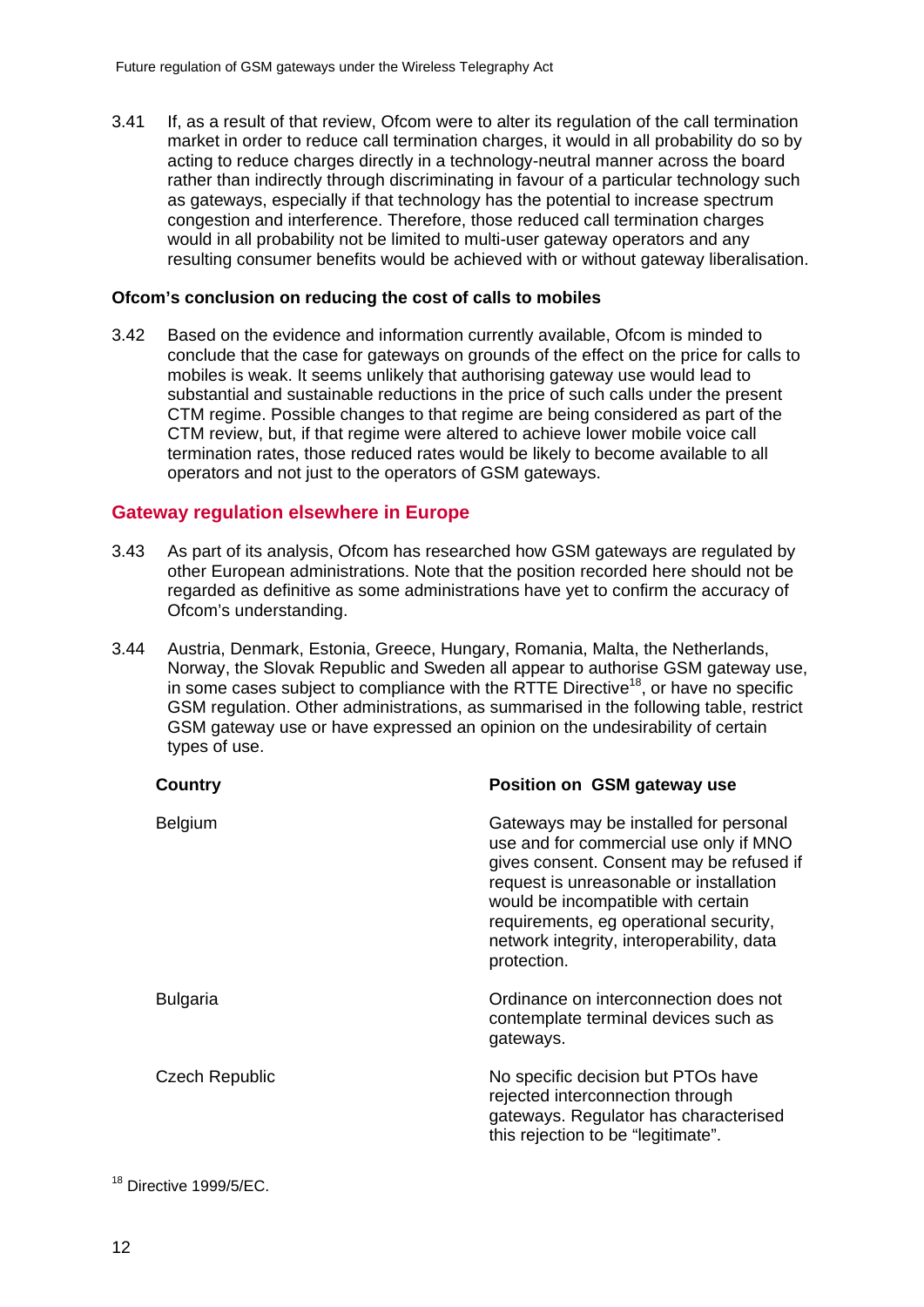| France         | Regulator judges gateways to be<br>technically and economically inefficient in<br>terms of usage of radio spectrum.                                                                                             |  |  |
|----------------|-----------------------------------------------------------------------------------------------------------------------------------------------------------------------------------------------------------------|--|--|
| Germany        | Regulator differentiates between corporate<br>use of gateways and their use to provide<br>interconnection. The latter is not judged to<br>be a proper use of frequencies assigned<br>for mobile networks.       |  |  |
| Irish Republic | Single-user gateways are permitted. Use<br>of gateways to provide interconnection is<br>not.                                                                                                                    |  |  |
| Portugal       | Gateways not allowed for commercial<br>purposes because they decrease quality<br>of service and are detrimental to users<br>and MNOs. Single-user gateways appear<br>to be permitted.                           |  |  |
| Slovenia       | Multi-user gateways are prohibited. Own<br>use gateways are tolerated.                                                                                                                                          |  |  |
| Switzerland    | No specific regulation but gateway<br>operators are subject to the same<br>obligations as other telecommunications<br>service providers, including on transmitting<br>CLI and in regard to lawful interception. |  |  |

3.45 It can be seen that the position of gateways varies throughout Europe. Some administrations tolerate gateway use with minimal restrictions. Others prohibit the use of multi-user gateways or commercial provision of gateway services or impose restrictions that make them impracticable but allow the use of single-user gateways. One administration, Belgium, makes commercial provision of gateways services subject to MNO control and imposes a framework for the exercise of that control. In view of the range of regimes, it is difficult to draw any firm conclusions, except that there seems to be a degree of consensus as to the policy considerations that gateways raise.

*Question 1: Do you agree with Ofcom's conclusions on the costs and benefits of gateway use?*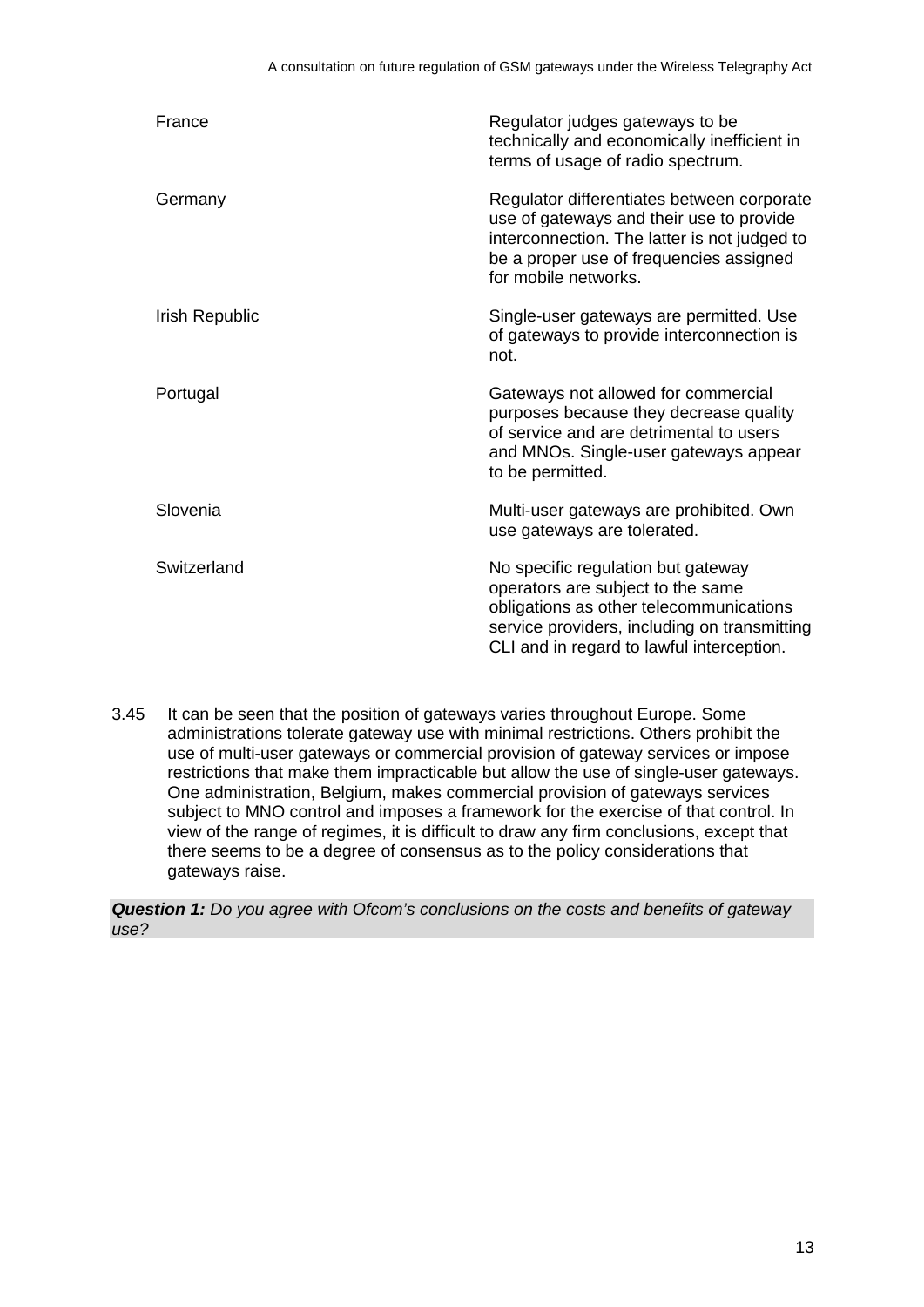# **Section 4**

# 4 Options for future regulation of GSM gateway use

- 4.1 This section presents and discusses options for the future regulation of GSM gateway use under the WTA.
- 4.2 As stated in section 2 above, as part of its new approach to spectrum management, Ofcom aims to remove restrictions on the use of radio spectrum wherever possible. Ofcom is a light-touch regulator with a general preference for using market mechanisms as opposed to central planning and regulation as we believe market mechanisms are generally better at securing optimal use of the radio spectrum in the interests of all. However, we recognise that markets need a framework of regulation and also that there are circumstances in which it may continue to be necessary to impose restrictions, for example for the purposes of preventing harmful interference or correcting market failure.
- 4.3 In the case of gateways, Ofcom considers there are specific factors that make it necessary to retain restrictions on their operation. As discussed in the previous section, widespread use of gateways would be likely to impose costs on consumers, for example in terms of an increase in harmful interference. The challenge is to identify as accurately as possible those types of use that are unlikely to give rise to harmful interference and that can therefore be generally authorised (exempted from licensing) as distinct from those for which the risk of harmful interference is too great and which must therefore be individually licensed or prohibited entirely. In either case Ofcom must consider what conditions to attach to such authorisations in the light of its statutory duties, including, but not limited to, securing the optimal use of the radio spectrum.
- 4.4 Responses to the previous statement expressed a range of views on the appropriate extent of future regulation of gateway use. These ranged from advocating an absolute prohibition on gateways (because their use carries too great a risk of harmful interference or other disbenefit) to total liberalisation (on the grounds that the current prohibition is disproportionate and unnecessary). Some considered that unrestricted use of gateways would be undesirable but considered that the impact of single-user gateways would be less.

## **Options**

- 4.5 The main options for the future regulation of gateway use appear to Ofcom to be the following $19$ .
	- i. Maintain the status quo. Use of gateways would be lawful only if operated on a non-commercial basis by the end-user.
	- ii. Outright prohibition revise the Exemption Regulations so that no gateway use is exempted.

 $19$  In all cases, the Exemption Regulations would, as foreshadowed by the Government's statement of 18 July 2003, be amended to clarify that equipment may be fixed or moving.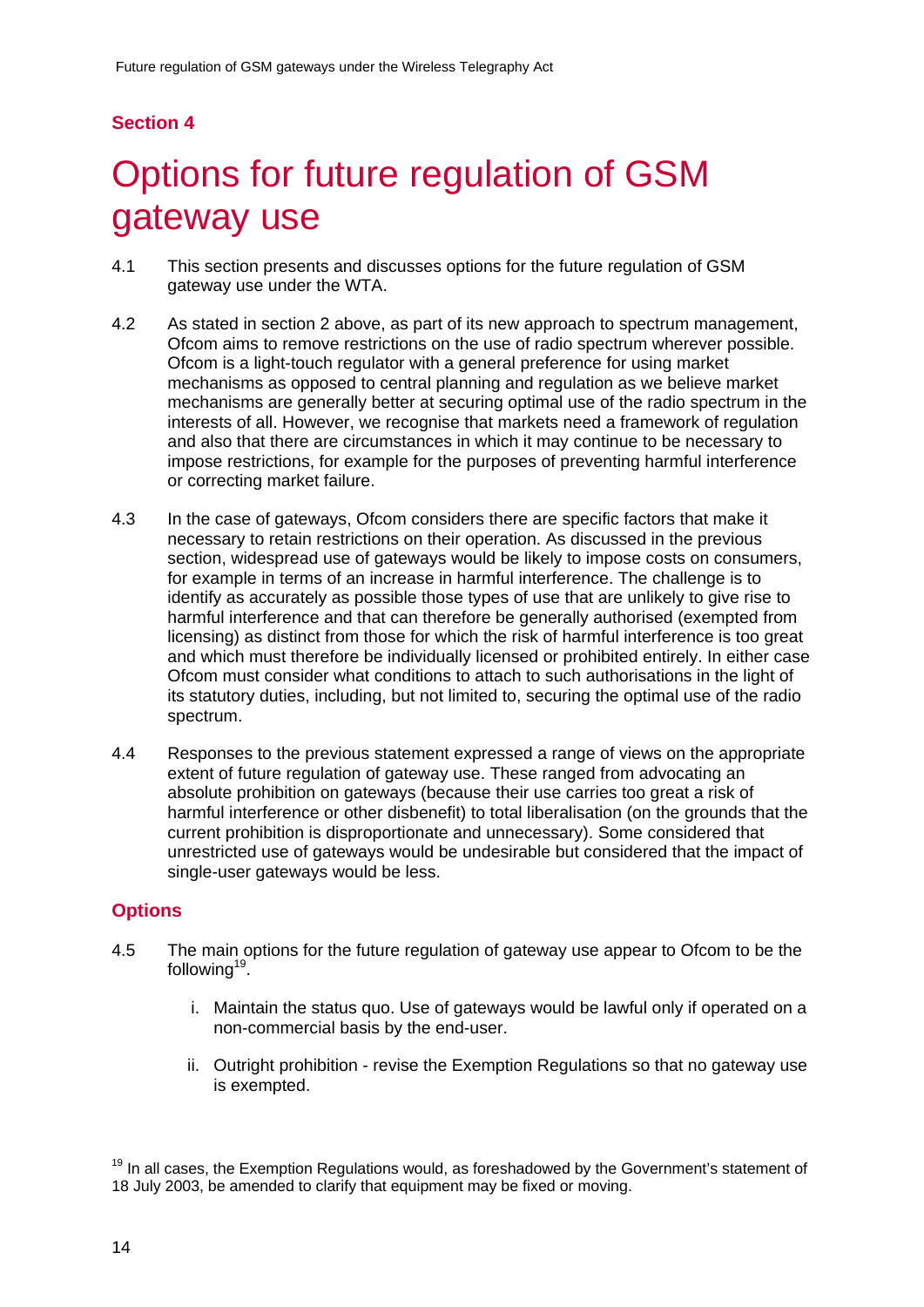- iii. Liberalise the Exemption Regulations to allow commercial use of single-user GSM gateways located at the same premises as the originating caller.
- iv. Individual authorisation of gateways, potentially including multi-user gateways, with conditions imposed to reduce the risk of harmful interference to other legitimate users.
- v. Exempt all use of gateways, including multi-user gateways.
- 4.6 Option iv could be combined with any of options i, ii or iii.

### **Comparison of options**

- 4.7 As discussed in the previous section, it appears to Ofcom that there is little to choose between the options in respect of economic benefit and impact on emergency services and consumers of loss of caller location information and CLI facilities.
- 4.8 As far as network congestion and service quality are concerned, Ofcom agrees that there is a risk of harmful interference that depends on the way in which the gateway is used.

#### *Status quo: option i*

4.9 Ofcom is not inclined to favour this option as it would prohibit all commercial use of gateways even though some forms of commercial use do not appear to give rise to an unmanageable or unacceptable risk of harmful interference.

#### *Changes to Exemption Regulations: options ii, iii and v*

- 4.10 Option ii (outright prohibition) does not appear to Ofcom to be an appropriate way of regulating GSM gateway use, as it would prevent use of gateways even in circumstances in which the risk of harmful interference appears manageable and acceptable.
- 4.11 Option iii (exempting use of single-user gateways at the same premises as the originating caller) would control the level of harmful interference and should keep it within manageable bounds. As pointed out in some responses, it is possible for even the use of a single-user gateway to cause congestion if it carries enough traffic. However, this is expected to be comparatively unusual and the general provision in the Exemption Regulations requiring that exempt equipment should be operated so as not to cause harmful interference would enable enforcement action to be taken in such cases if harmful interference was to arise that could not be resolved through commercial negotiation between the MNO affected and the user concerned. This option would not extend exemption to multi-user gateways or single-user gateways located on premises remote from the originating caller. This seems proportionate given the apparently greater risk of harmful interference from such use. However, as discussed below, there may be scope to allow such gateways on a case-by-case basis under option iv.
- 4.12 Option v (exempting all gateway use) would offer greatest flexibility but also carries the greatest risk of harmful interference. Although it may be possible for MNOs to control interference, for example through registration and coordination procedures introduced on a contractual basis, it is in practice likely to be difficult for MNOs to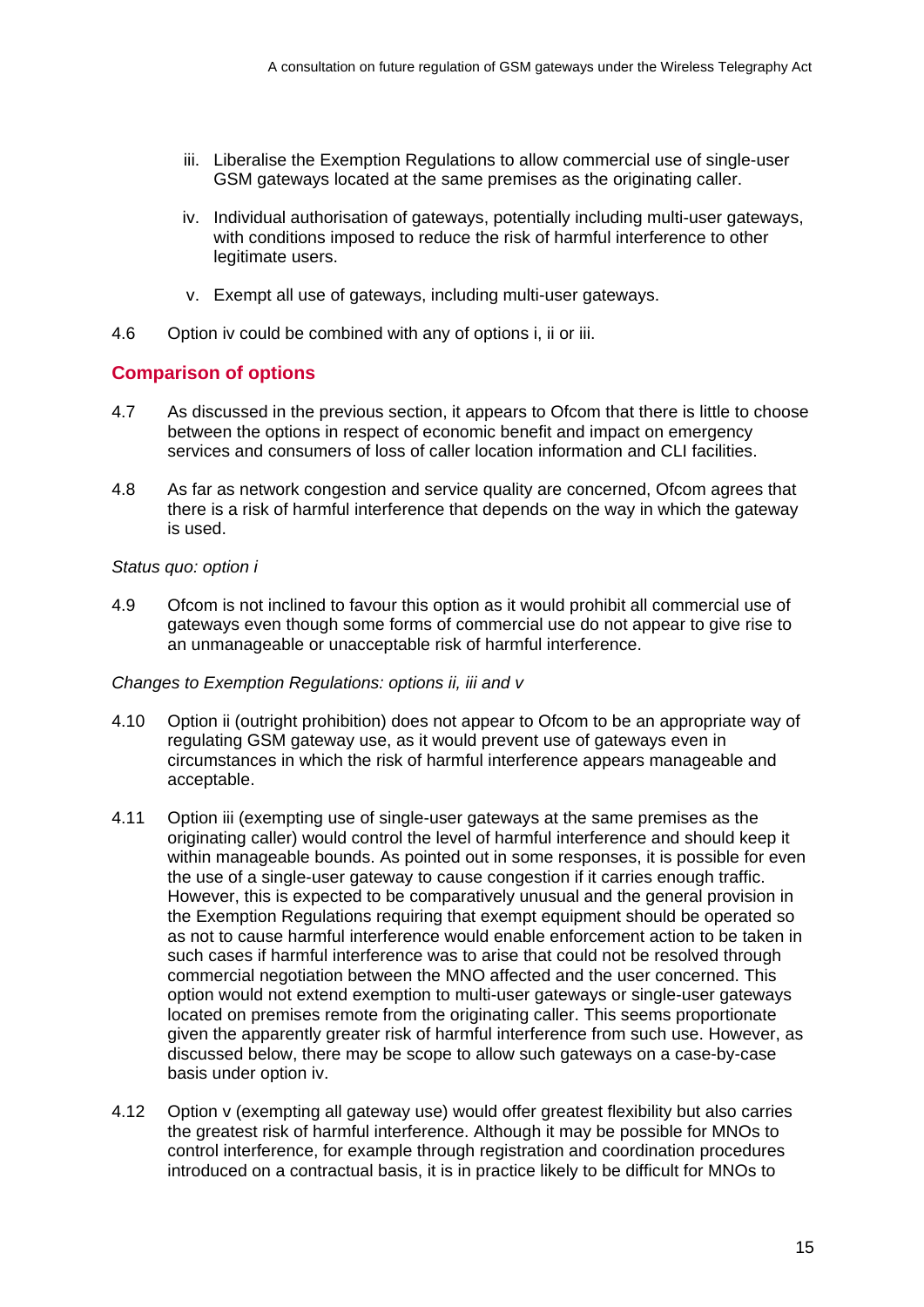exercise ex ante control. By the time a MNO has detected and disconnected an interfering gateway, other customers of the network will already have suffered the effects. Without the threat of enforcement action by Ofcom against gateway operators that cause such harm, there would be little or no effective deterrent against gateway operators that did not comply with the MNOs' requirements.

#### *Individual authorisation: option iv*

- 4.13 Individual authorisation does not seem necessary for all gateway use, as use of single-user gateways located at the same premises as the originating caller does not appear likely to cause an unmanageable risk of harmful interference. For other types of gateway use, however, option iv could provide scope for further liberalisation, while enabling a degree of control to be exercised on a case-by-case basis to manage the risk of harmful interference.
- 4.14 There are various ways in which this option might be implemented. For example, Ofcom could extend the scope of the existing 2G (GSM) licences to authorise the MNOs to use such gateways and then rely upon the mechanism of spectrum trading to allow such authorisation to be transferred to other gateway operators. Alternatively Ofcom could authorise individual gateways, or authorise individual gateway operators, with or without a requirement to notify Ofcom of the individual gateways to be operated.
- 4.15 The first approach would be most consistent with Ofcom's general approach to spectrum management, in particular its policies towards the spectrum usage rights of incumbent licensees in the context of the introduction of spectrum trading and liberalisation. Ofcom would normally only deviate from such policies if it had concerns about potential market failure that appeared likely to give rise to outcomes that would be inconsistent with Ofcom's statutory duties and wider policy aims. That said, Ofcom has not as yet extended spectrum trading and liberalisation to the GSM spectrum for reasons that have been set out in Ofcom's *Spectrum Framework Review: Implementation Plan consultation*<sup>20</sup>.
- 4.16 Were Ofcom to decide to authorise (license) individual gateways or gateway operators, there are various forms of licence terms and conditions that could be imposed to manage the risk of harmful interference. For example, to the extent that the risk of harmful interference could be mitigated through the provision of information to the relevant MNO(s) in advance of the commencement of gateway operation, the licence could require the provision of such information to the MNO(s). Operation of any gateway that was not consistent with such information would be outside the scope of the licence and hence illegal. The information to be provided could, for example, include: the location of the gateway; the IMEI of the gateway; and the number and identity of the SIMs to be installed in the gateway. Alternatively, if the provision of information would be insufficient to control the risk of harmful interference, it could perhaps be made a condition of the licence that the gateway operator coordinated the use of their gateway with the relevant MNO(s).
- 4.17 Any individual licensing approach would, however, not be without its costs. In particular there would be the cost to Ofcom (and hence potentially to licensees) of administering the licensing system. The magnitude of these costs would be likely to depend materially on the complexity of the licensing process, and in particular on the extent to which Ofcom needed to make licensing decisions.

<sup>20</sup> http://www.ofcom.org.uk/consult/condocs/sfrip/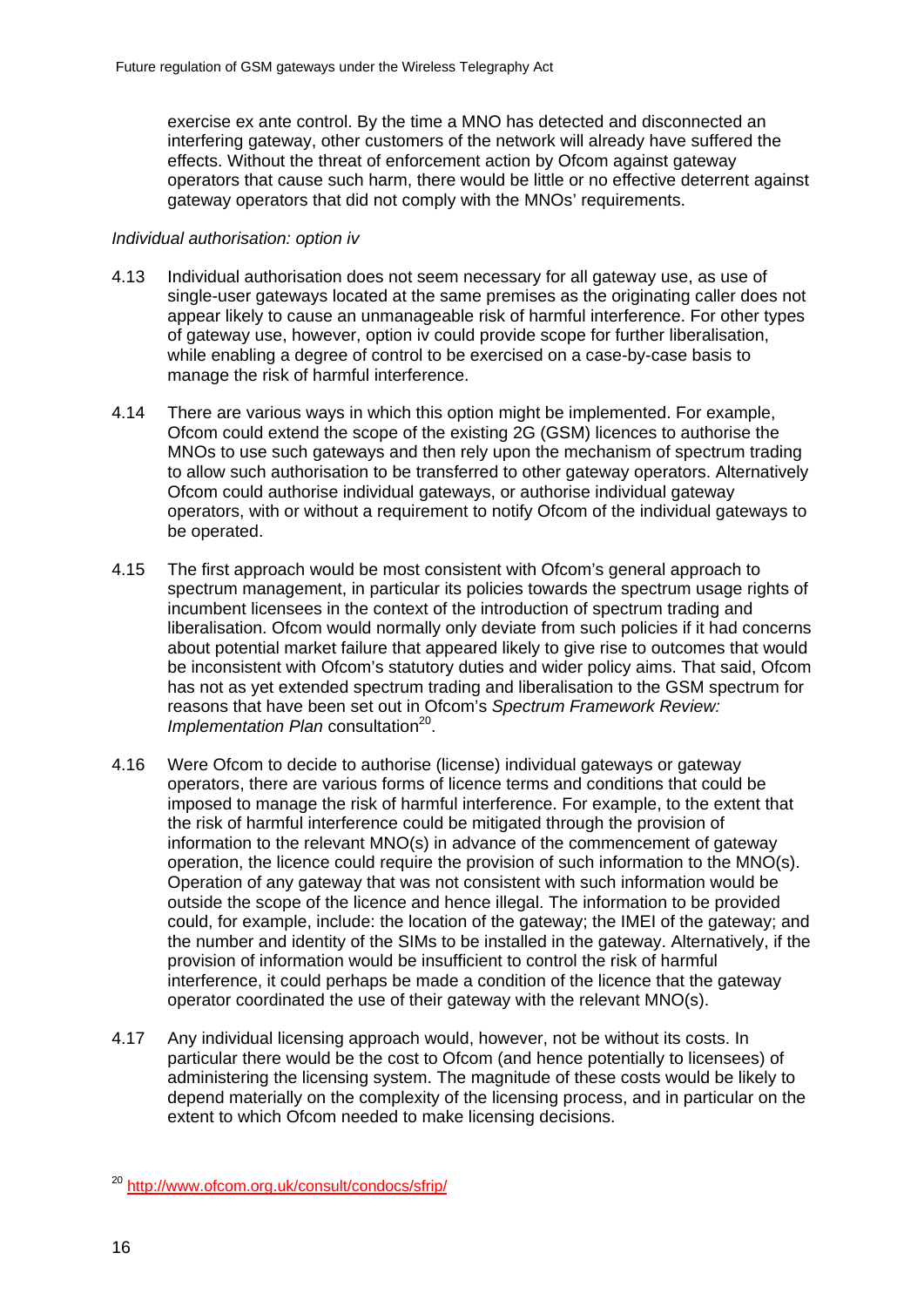- 4.18 There could also be costs for MNOs in assessing the risk of harmful interference from proposed gateways and mitigating that risk. This would require a detailed knowledge of network configuration and traffic levels and MNOs would inevitably have to undertake much of this work. The costs of this to the MNOs could in principle be recovered through the price they charged for serving the gateway if they decided to provide service<sup>21</sup>. Even if a particular GSM gateway were to be licensed, the MNOs might lawfully refuse to supply service. If that was to happen, the licence could be nugatory.
- 4.19 Ofcom notes comments in responses to the effect that MNOs are unlikely to cooperate with gateway operators over connecting gateways to their networks as there is a conflict of interest. On the other hand, the fact that one MNO has introduced a code for gateway connection indicates that there may be scope for commercial negotiation that could be developed with good will on both sides to allow gateways to be connected, even if they fall outside the scope of the Exemption Regulations, and some respondents considered that better coordination with MNOs could provide a way forward.
- 4.20 Option iv may therefore offer some scope for liberalisation of gateway use that is not exempted, while managing the risk of harmful interference that might arise. However, given the additional costs this option could impose on the MNOs and Ofcom and the fact that the licences could not be utilised unless the MNOs were prepared to supply service to the licensed gateways, it might not on balance be worth proceeding with this in the absence of a commitment by the MNOs to cooperate with such use, or a change in the regulatory environment to require them to do so.

 $21$  See paragraph 79 below. MNOs are under no a priori obligation to supply retail service to GSM gateways.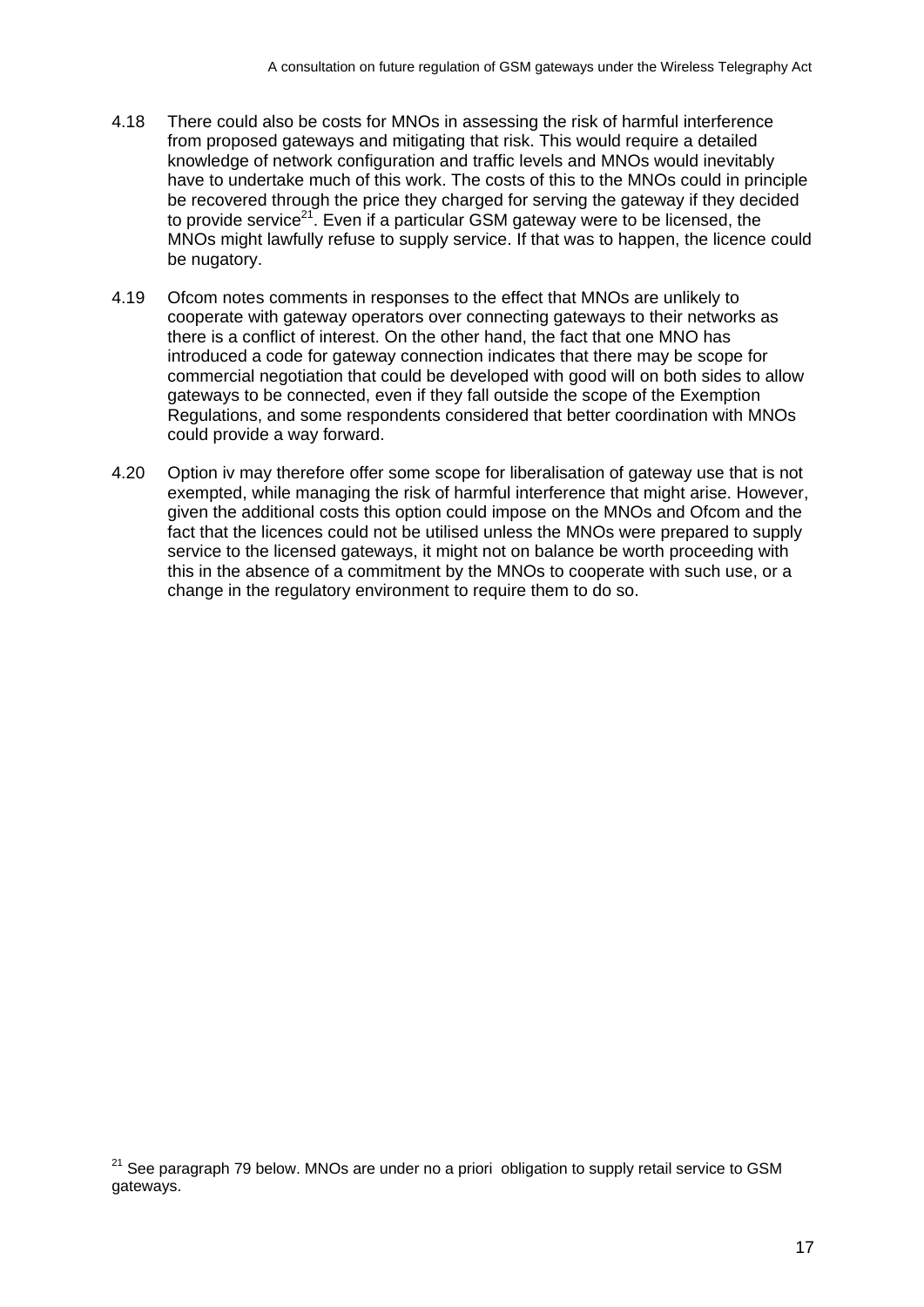### **Summary of risk analysis**

4.21 The following table summarises the risk analysis for the options.

|                                                                                                                                                            | Congestion and<br>service quality                                                                                              | Effect on emergency<br>services and<br>consumers of<br>masking caller<br>location and identity                        | General comment                                                                                                                                                                                           |
|------------------------------------------------------------------------------------------------------------------------------------------------------------|--------------------------------------------------------------------------------------------------------------------------------|-----------------------------------------------------------------------------------------------------------------------|-----------------------------------------------------------------------------------------------------------------------------------------------------------------------------------------------------------|
| i. Status quo -<br>gateways<br>authorised for<br>non-<br>commercial<br>use only                                                                            | <b>Acceptable risk</b><br>- no change                                                                                          | Acceptable - no<br>change                                                                                             | <b>Distinction between</b><br>single-user and multi-<br>user use may be more<br>appropriate going<br>forward                                                                                              |
| ii. Outright<br>prohibition on<br>gateway use                                                                                                              | Acceptable -<br>eliminates risk                                                                                                | Acceptable - no use<br>of gateways allowed                                                                            | <b>Not objectively justified</b><br>on interference or CLI<br>grounds                                                                                                                                     |
| iii. Authorise<br>single-user<br>gateways on<br>same premises<br>as originating<br>caller                                                                  | <b>Acceptable risk</b><br>- manageable by<br><b>Exemption</b><br><b>Regulations</b>                                            | Acceptable -<br><b>location identified</b><br>by gateway location<br>and controllable by<br><b>General Conditions</b> | <b>Appears to be</b><br>objectively justified and<br>proportionate                                                                                                                                        |
| iv. Individual<br><i>authorisation</i><br>of gateways or<br>operators<br>subject to<br>conditions to<br>mitigate risk of<br>harmful<br><i>interference</i> | Acceptable -<br>risk taken into<br>consideration in<br>licensing<br>decision and<br>mitigated<br>through licence<br>conditions | Acceptable -<br>controllable by<br><b>General Conditions</b>                                                          | <b>Case for individual</b><br>authorisation unclear.<br><b>Absent further</b><br>intervention, which may<br>not be justified, only<br>likely to be of value with<br>the cooperation of the<br><b>MNOs</b> |
| v.<br><b>Unconditional</b><br><i>authorisation</i>                                                                                                         | Unacceptable -<br>lack of effective<br>control of<br>interference                                                              | <b>Acceptable - higher</b><br>risk but controllable<br>by General<br><b>Conditions</b>                                | Not appropriate, given<br>lack of effective control<br>of interference                                                                                                                                    |

4.22 It should be emphasised that this consultation is focussed on the issue of the extent to which GSM gateway use should be authorised under the WTA and the means by which such authorisation should be effected. Nothing in this consultation should be interpreted as proposing the imposition of any additional obligation on any MNO to supply any particular service to any particular customer. Even if GSM gateways were to be further authorised under the WTA, MNOs would continue to be at liberty to decide whether or not to supply services to gateway operators and on what terms, provided that they complied with their general and specific legal and regulatory obligations. Consideration of the impact that a specific GSM gateway might have on their network or other customers could be a legitimate consideration for them when deciding whether or not to supply services to such a gateway and on what terms.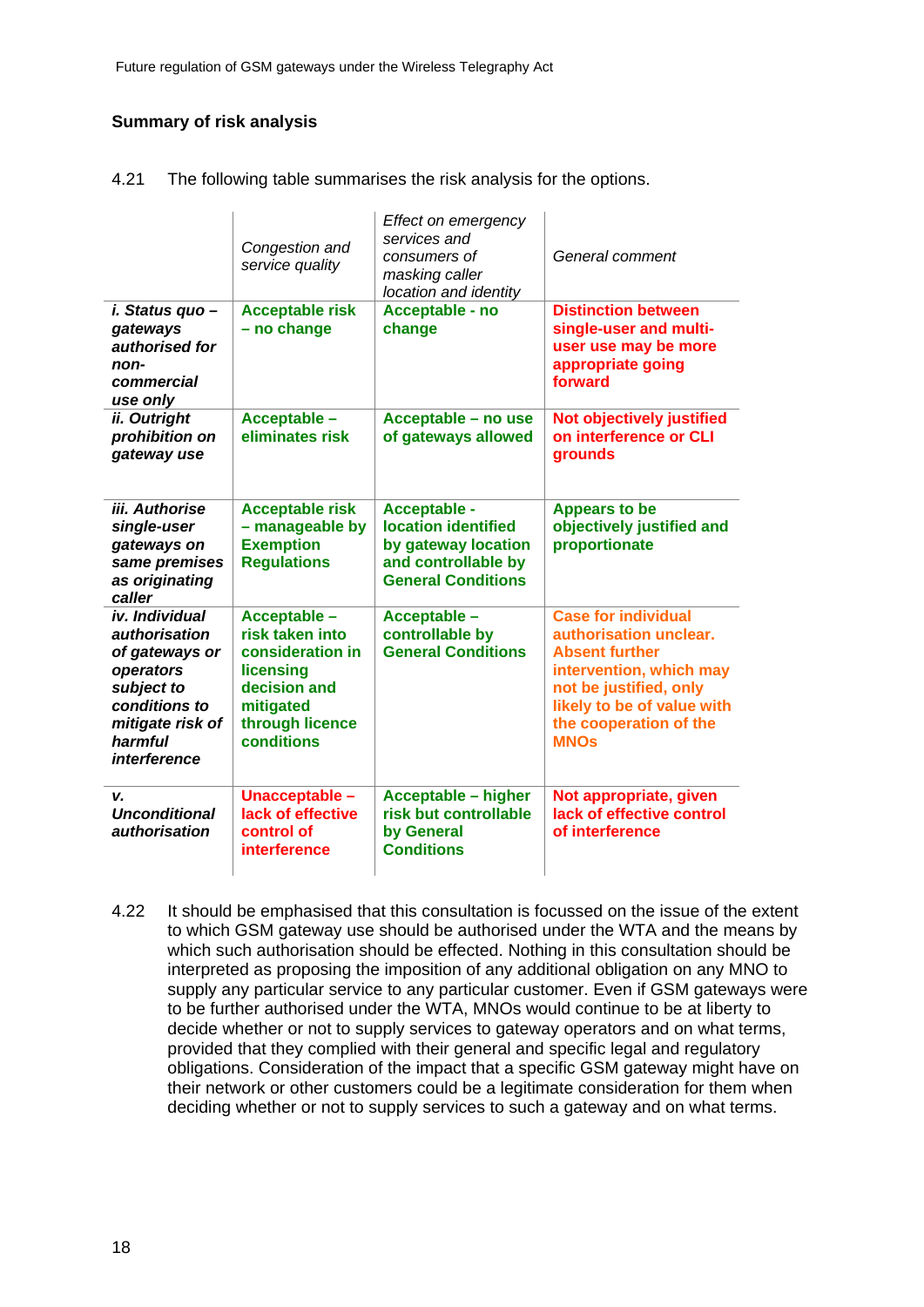## **Conclusions**

- 4.23 The choice between the options depends principally on an assessment of the risk of harmful interference and the implications for activities conducted under RIPA.
- 4.24 As far as harmful interference is concerned, option iii would confer general authorisation where the risk of harmful interference is considered sufficiently low. Option iv could provide some additional flexibility to allow the other types of gateway use to be authorised on an individual case-by-case basis where the risk is judged too high to justify general authorisation. However, this would impose additional costs on Ofcom and the MNOs and may not be worthwhile without commitment from the MNOs to cooperate or other changes in the regulatory environment. Ofcom would welcome views on this conclusion.
- 4.25 In coming to a final decision on these matters Ofcom will also take account of the outcome of discussions with the relevant government departments on the potential implications of gateway use for activities conducted under the RIPA.

## **Enforcement**

- 4.26 Some responses to the previous statement urged Ofcom to play a more active role against unauthorised use of gateways. They argued that it is difficult for MNOs to prevent unauthorised use of gateways ex ante and by the time they have detected and disconnected an unauthorised gateway, other customers of the networks will already have suffered the effects.
- 4.27 In view of the evidence of harmful interference to mobile networks and their customers and of the practical difficulties for MNOs in exercising ex ante control over connection of gateways to their networks, Ofcom agrees that it would be appropriate to take enforcement measures against unauthorised use of gateways. This would principally involve investigating reports of harmful interference and/or reports of unauthorised operation of gateways. Investigations could lead to sanctions ranging from warnings and formal cautions to prosecutions which, if proved, would result in criminal convictions.

*Question 2: Do you agree with the analysis in this document of options for the future regulation under the WTA of the use of GSM gateways?* 

*Question 3: Are there other options that Ofcom should consider?* 

*Question 4: Are there other considerations that Ofcom should take into account in assessing the options?* 

### **Next steps**

4.28 Ofcom will consider in the light of the responses to this consultation and further discussions with government departments how to proceed. If it decides to amend the Exemption Regulations, it will then consult on the amending regulations as required by section 403 of the Communications Act 2003.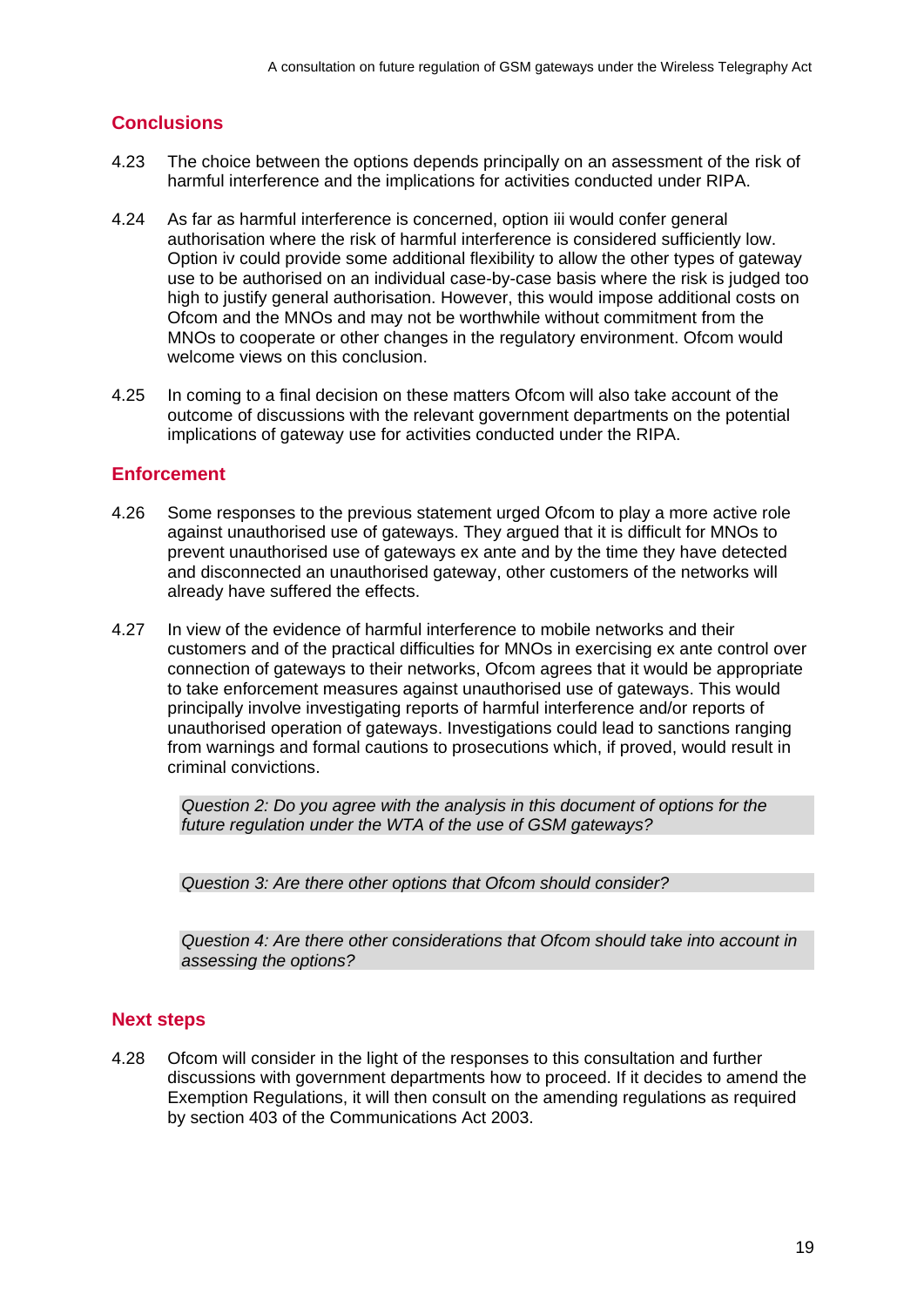## **Annex 1**

# **Responding to this consultation**

## **How to respond**

Ofcom invites written views and comments on the issues raised in this document, to be made by **5pm on 6 September 2005.**

Ofcom strongly prefers to receive responses as e-mail attachments, in Microsoft Word format, as this helps us to process the responses quickly and efficiently. We would also be grateful if you could assist us by completing a response cover sheet (see Annex 3), among other things to indicate whether or not there are confidentiality issues. The cover sheet can be downloaded from the 'Consultations' section of our website.

Please can you send your response to diana.kennedy@ofcom.org.uk.

Responses may alternatively be posted or faxed to the address below, marked with the title of the consultation.

Diana Kennedy Competition & Markets 4th Floor **Ofcom** Riverside House 2A Southwark Bridge Road London SE1 9HA

Fax: 020 7783 4103

Note that we do not need a hard copy in addition to an electronic version. Also note that Ofcom will not routinely acknowledge receipt of responses.

It would be helpful if your response could include direct answers to the questions asked in this document, which are listed together at Annex 4. It would also help if you can explain why you hold your views, and how Ofcom's proposals would impact on you.

### **Further information**

If you have any want to discuss the issues and questions raised in this consultation, or need advice on the appropriate form of response, please contact Diana Kennedy on 020 7783 4201.

### **Confidentiality**

Ofcom thinks it is important for everyone interested in an issue to see the views expressed by consultation respondents. We will therefore usually publish all responses on our website, www.ofcom.org.uk. We will do this on receipt of responses, unless respondents request otherwise on their response cover sheet.

All comments will be treated as non-confidential unless respondents specify that part or all of the response is confidential and should not be disclosed. Please place any confidential parts of a response in a separate annex, so that non-confidential parts may be published along with the respondent's identity.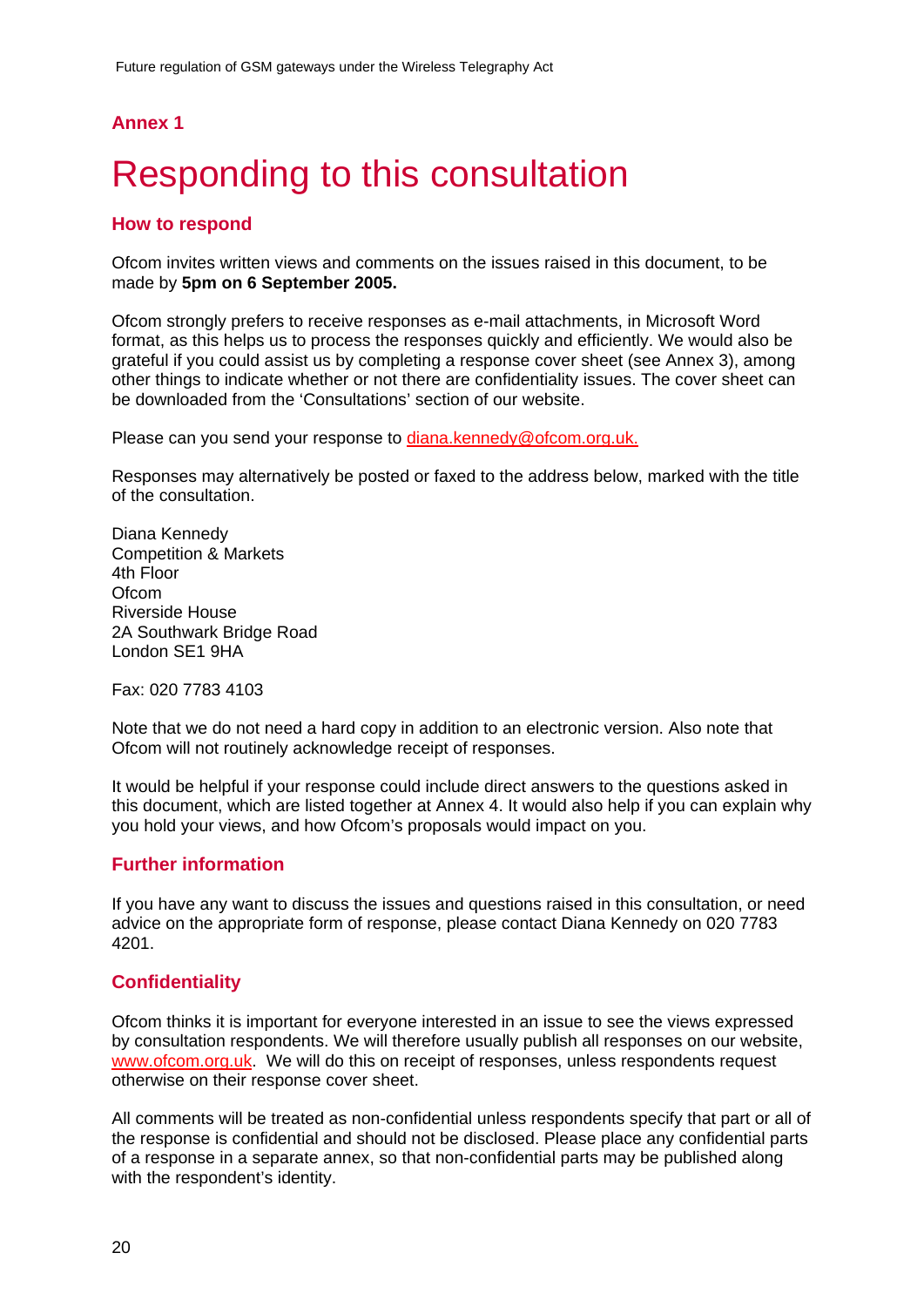Ofcom reserves its power to disclose any information it receives where this is required to carry out its functions. Ofcom will exercise due regard to the confidentiality of information supplied.

Please also note that copyright and all other intellectual property in responses will be assumed to be licensed to Ofcom to use, to meet its legal requirements. Ofcom's approach on intellectual property rights is explained further on its website, at www.ofcom.org.uk/about\_ofcom/gov\_accountability/disclaimer.

### **Next steps**

Following the end of the consultation period, Ofcom intends to make a statement and consult on draft exemption regulations around the end of November.

Please note that you can register to receive automatic notifications of when Ofcom documents are published, at http://www.ofcom.org.uk/static/subscribe/select\_list.htm.

### **Ofcom's consultation processes**

Ofcom is keen to make responding to consultations easy, and has published some consultation principles (see Annex 2) which it seeks to follow, including on the length of consultations.

If you have any comments or suggestions on how Ofcom conducts its consultations, please call our consultation helpdesk on 020 7981 3003 or e-mail us at consult@ofcom.org.uk. We would particularly welcome thoughts on how Ofcom could more effectively seek the views of those groups or individuals, such as small businesses or particular types of residential consumers, whose views are less likely to be obtained in a formal consultation.

If you would like to discuss these issues, or Ofcom's consultation processes more generally, please contact Tony Stoller, Director of External Relations, who is Ofcom's consultation champion:

Tony Stoller **Ofcom** Riverside House 2A Southwark Bridge Road London SE1 9HA Tel: 020 7981 3550 Fax: 020 7981 3630 tony.stoller@ofcom.org.uk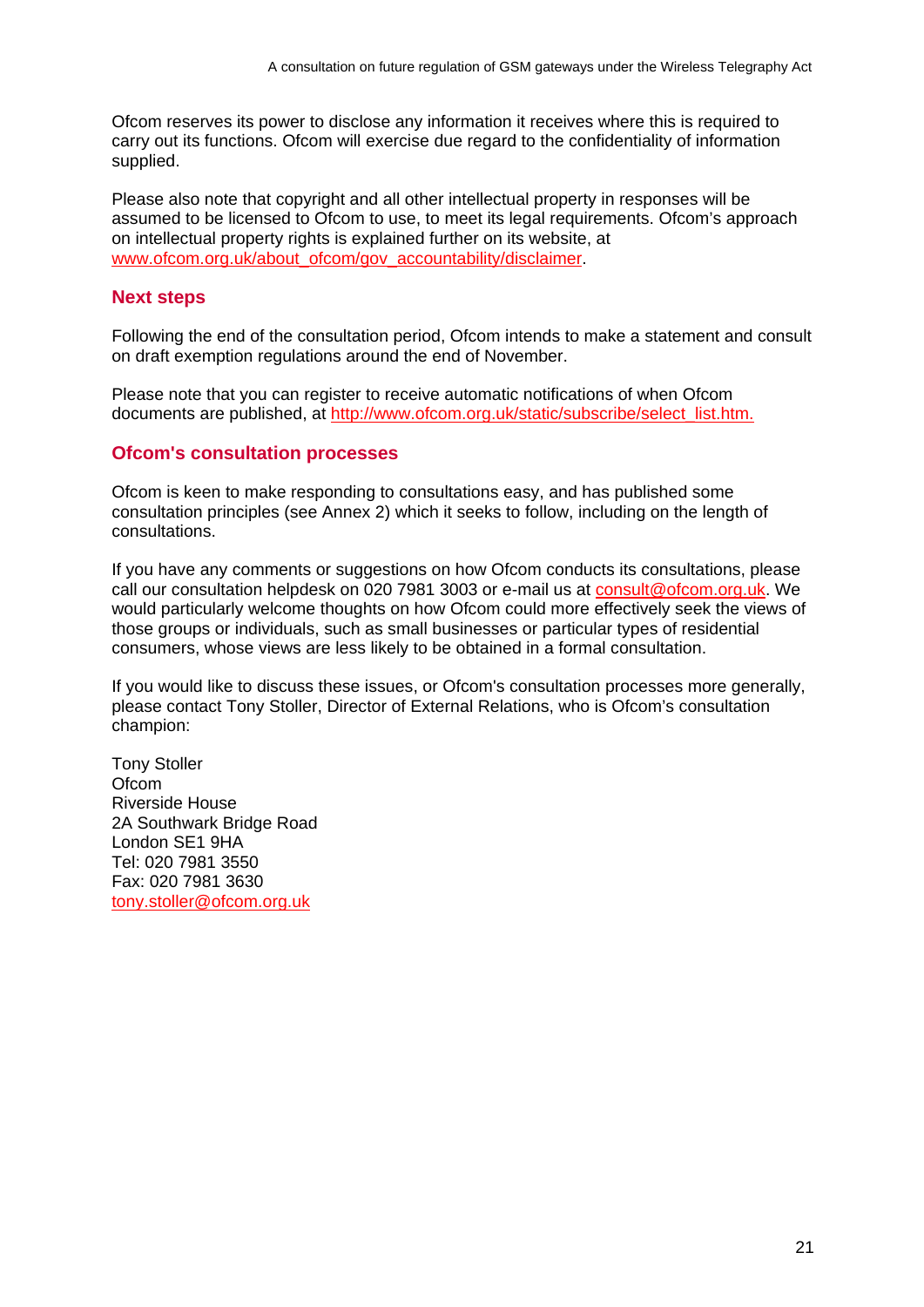# **Annex 2**

# 2 Summary of responses to statement of 3 March 2005

A2.1 This Annex summarises responses to Ofcom's statement of 3 March as they relate to the issues on which views are sought in this consultation. 17 responses were received, of which 9 were confidential. The non-confidential responses are being placed on Ofcom's website with this document.

### **Interference network congestion and service quality**

- A2.2 MNOs stated that use of GSM gateways has significantly increased traffic on their networks. They have been unable to plan for the increase in traffic and the increased loading on individual base stations has meant that the customers of MNOs have been unable make and receive calls. MNOs expect a significant increase in call volume if multi-user gateways were to be legalised. Creating additional capacity is difficult because of restrictions on planning permission for new cell sites and also the difficulty in finding new sites. Where insufficient capacity in an area has led an MNO to disconnect a gateways operator, such operators have relocated causing the same problems in other areas. This has made it difficult for the MNOs to plan their capacity and provide for other users. It is easy to move a GSM gateway so disconnection is not an adequate solution to the problem.
- A2.3 Floe stated that coping with the demand from gateways should be part of the MNOs' normal business as a network operator and did not consider the issues raised by GSM gateways to be any more complicated than the routine functions within fixed line interconnect agreements. It did not believe that the use of the GSM gateways makes any difference to the issue of congestion. Equally, Gamma did not believe that the issues raised are harmful interference as defined by Article 2(b) of the Authorisation directive.
- A2.4 Certain respondents saw better coordination between GSM gateways operators and MNOs as a solution to managing the risk of network congestion and service quality reduction.

#### **Single- vs multi-user gateways**

A2.5 MNOs stated that multi-user gateways cause less efficient use of scarce spectrum and have a negative impact on the competitive access and call origination market. They generally agree that the current regime is the best way forward permitting use by individual subscribers and prohibiting their use by third parties. They called for Ofcom to play a greater role in policing GSM gateways, especially once the legal position has been clarified because otherwise it would be very simple and cheap for gateways operators to set-up their operations again once they have been cut off. Another respondent explained that even if Ofcom were to make GSM gateways illegal, there would be a significant risk that certain suppliers would continue to operate such equipment which would undermine other operators' ability to be competitive in the market.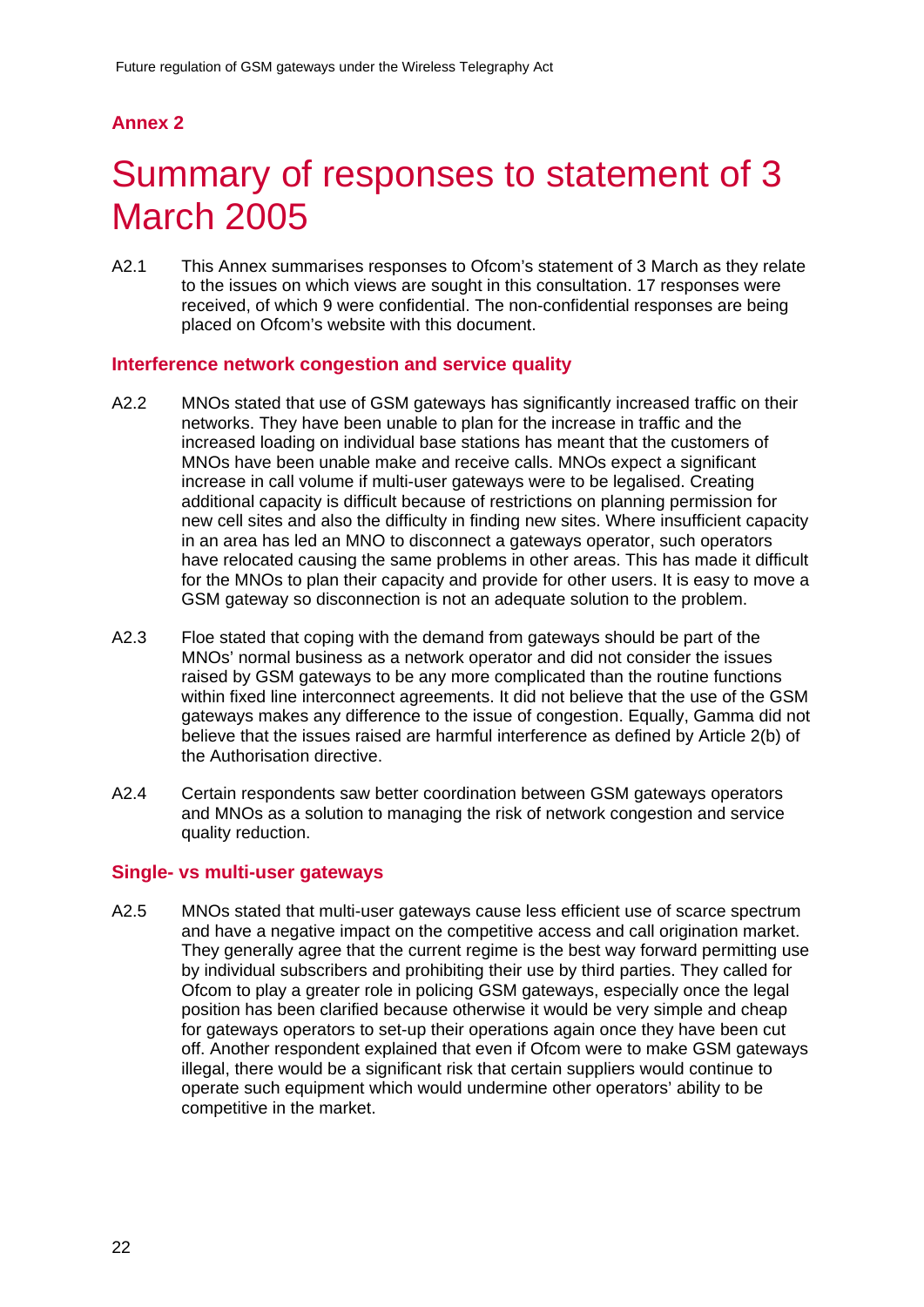### **Caller location and identity**

- A2.6 Most respondents saw provision of caller identity and location information as important issues in the context of future regulation of GSM gateways.
- A2.7 Where a gateway is used by a single user, the CLI of the SIMs that are used in that gateway would represent the user. Where a gateway is used to provide a service to multiple end users, the CLI presented will bear no relation to the actual caller. Each SIM in the network will be used to connect calls as it becomes free so there is no relationship between the SIM and the end-user; this can have major implications for the emergency services and affect the provision of other services. Solutions to the issues raised by this limitation varied. A few respondents considered that there are technical solutions to all of the problems raised and Gamma stated that such solutions have already been developed in other countries. However, most respondents advised caution.
- A2.8 One respondent explained that, in general, a GSM gateway will only carry traffic which terminates on that particular mobile network. In principle, there should be no emergency traffic presented at the GSM gateway because it should be routed directly through to BT. However, gateways are "Customer Premises Equipment" and as such under the control of the customer. So if the gateway or "Private Business eXchange" is incorrectly configured, or used as an overflow it is possible that an emergency call could be routed through a GSM gateway. This could lead to confusion because the caller ID could be lost or incorrectly presented. However, Floe Telecom Limited (a GSM gateway operator) stated that emergency calls would never be routed through its GSM gateways in the first place because they are subject to specialised routing by the first connected exchange for a fixed line call and by the connected network for a mobile call.
- A2.9 One MNO stated that it is only possible to locate single user gateway devices because the information comes from a reference to the cell from which the call originates; in the case of gateways, this is the location of the gateway. The MNO did not anticipate that it would be feasible to provide information through gateway devices that could override the cell ID.
- A2.10 Some respondents felt that market incentives will not be sufficient to ensure that communications providers will correctly handle CLI information because correct identification of the end-user requires the collaboration of network providers.
- A2.11 Floe argued that the same issues that affect GSM gateways affect VoIP and therefore the same solution should be applied. If in respect to VoIP if it is decided that it may not always be technically feasible to make caller location information available such as for nomadic services then the same view should be taken for GSM gateways. However, Floe stated that it is technically feasible to provide CLI for calls routed through GSM gateways. This would be achieved through the use of roaming fields or by using the GSM gateways' ability to send two numbers plus separators to the called number field. Floe went on to say that successful trials have been carried out with major GSM gateway manufacturers and mobile operators outside the UK. Floe did not consider that there should be any differentiation between public, private, single or multiple user gateways. Gamma took a similar view, stating that arguments relating to CLI are overstated and a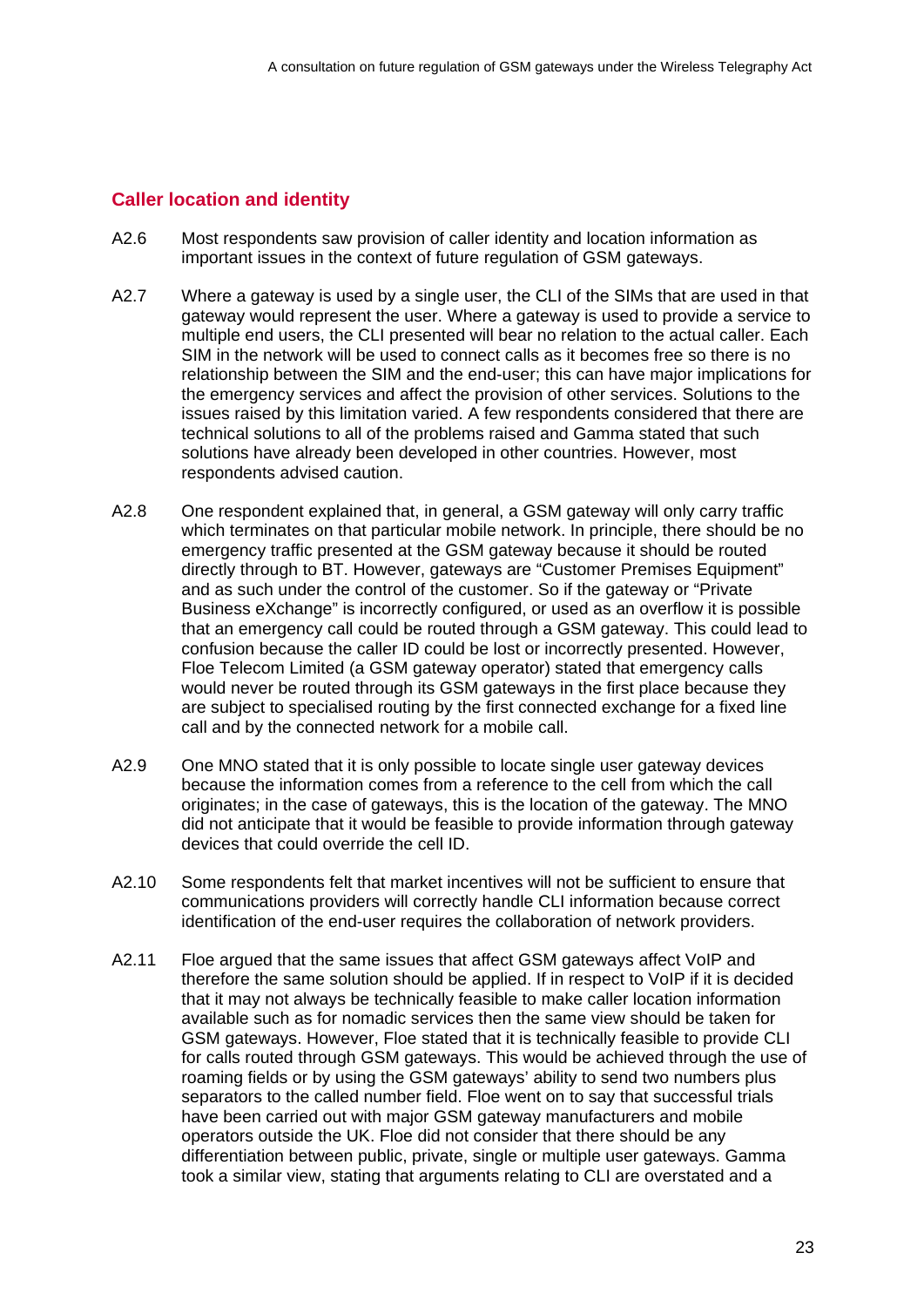technology-neutral approach should be adopted. Requirements should be in the form of conditions of entitlement and operators should be free to find technical solutions to deal with the issues raised.

#### **Activities under the RIPA**

A2.12 Several responses expressed concerns that use of gateways could affect activities under the RIPA and that the effect could be greater in the case of use of multi-user gateways. There were different views on how these effects might in practice be countered.

#### **Economic benefits**

- A2.13 A number of respondents believed that the initial growth in GSM gateways was triggered by the high prices charged for mobile call termination and the price differential between on- and off-net calls. One respondent went on to say that if GSM gateways are held to be illegal then it is essential that other incentives are in place to ensure that mobile network operators reduce their termination charges.
- A2.14 A number of respondents stated that they had decided not to comment more fully at this time as they would be doing so in the context of the future investigation into mobile call termination charges,. One such respondent commented that Ofcom should not make any decisions without proper consideration of the impact of both price controls & GSM gateways. Another respondent, while supporting spectrum liberalisation in general, considered that liberalisation of gateway use should not be considered in isolation from Ofcom's review of mobile call termination. Despite these comments, it saw a role for permitting use of GSM gateways on an individual company basis or gateway operator basis but recognised that they could be a disruptive force in the market if not correctly regulated.
- A2.15 One respondent commented that, as a provider to residential fixed line customers, it would like to provide lower priced fixed to mobile calls and considered that commercial use of gateways would help achieve this. On the other hand, one MNO saw use of its network by gateways as free-riding because the gateway operator did not have to invest in the infrastructure necessary to provide the service.
- A2.16 The MNOs noted that they had invested in obtaining rights to their spectrum and rolling out a mobile infrastructure. Gateways operators provide a means of financial arbitrage between on-net and off-net pricing. The MNO pointed out that this pricing structure is an entirely legitimate and already subject to price controls. Furthermore, to require MNOs to undertake investment in order to reduce congestion and facilitate the use of gateways would constitute an unjustified interference with the MNOs' property rights including their exclusive use of scarce radio frequencies. The MNO stated that the GSM system was not designed to handle gateways systems or any similar type of devices and that sensitivity to building new base stations and difficulty in finding new sites make it problematic to adjust capacity to meet demand in a timely manner.
- A2.17 The MNOs did not believe there to be any economic benefits from GSM gateways use. In particular, they raise the issue of inefficiency because gateways use an increased number of connections to make a call and increase the likelihood of errors in making connections.
- A2.18 One respondent suggested that the issue of cross-subsidisation could be overcome by liberalising GSM gateways. This would force operators to increase charges for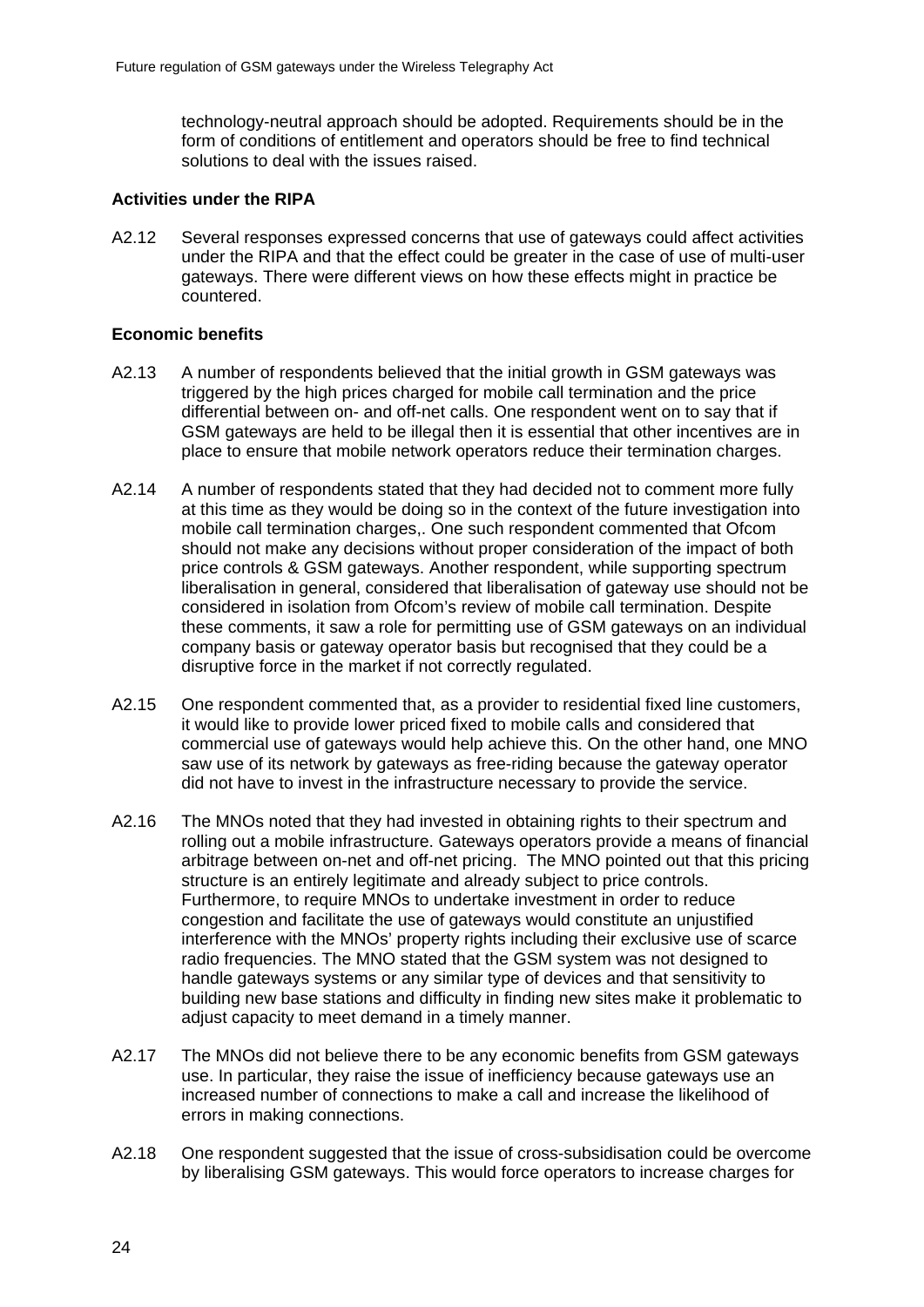on-net calls and reduce call termination charges. It believed that this would be in the best interests of fixed line consumers. Floe stated that the market should be able to decide on the most efficient use of the radio spectrum and that the use of GSM gateways has been proven to add value to the end user.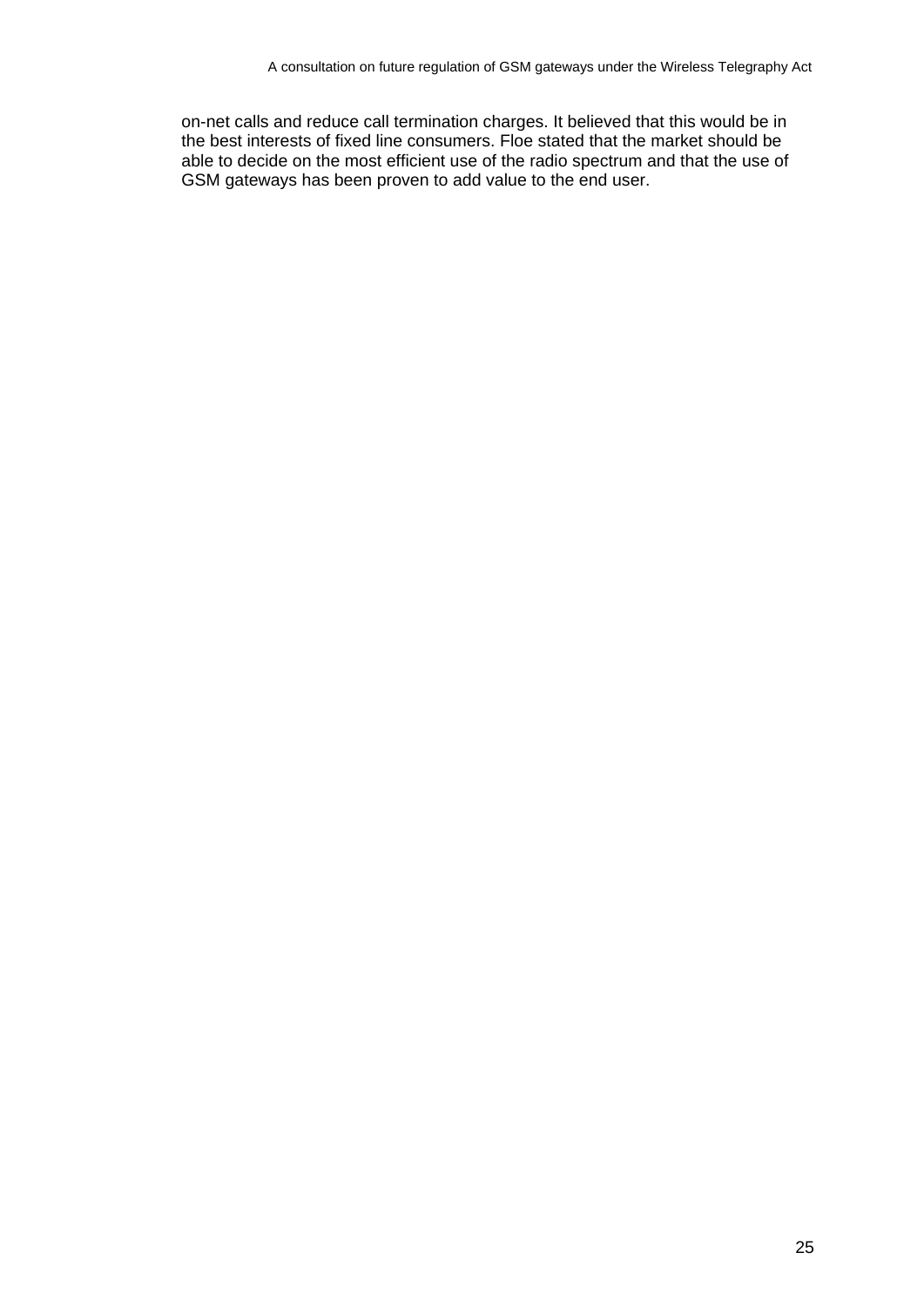## **Annex 3**

# **Ofcom's consultation principles**

**Ofcom has published the following seven principles that it will follow for each public written consultation:** 

### **Before the consultation**

A3.1 Where possible, we will hold informal talks with people and organisations before announcing a big consultation to find out whether we are thinking in the right direction. If we do not have enough time to do this, we will hold an open meeting to explain our proposals shortly after announcing the consultation.

### **During the consultation**

- A3.2 We will be clear about who we are consulting, why, on what questions and for how long.
- A3.3 We will make the consultation document as short and simple as possible with a summary of no more than two pages. We will try to make it as easy as possible to give us a written response. If the consultation is complicated, we may provide a shortened version for smaller organisations or individuals who would otherwise not be able to spare the time to share their views.
- A3.4 We will normally allow ten weeks for responses to consultations on issues of general interest.
- A3.5 There will be a person within Ofcom who will be in charge of making sure we follow our own guidelines and reach out to the largest number of people and organisations interested in the outcome of our decisions. This individual (who we call the consultation champion) will also be the main person to contact with views on the way we run our consultations.
- A3.6 If we are not able to follow one of these principles, we will explain why. This may be because a particular issue is urgent. If we need to reduce the amount of time we have set aside for a consultation, we will let those concerned know beforehand that this is a 'red flag consultation' which needs their urgent attention.

#### **After the consultation**

A3.7 We will look at each response carefully and with an open mind. We will give reasons for our decisions and will give an account of how the views of those concerned helped shape those decisions.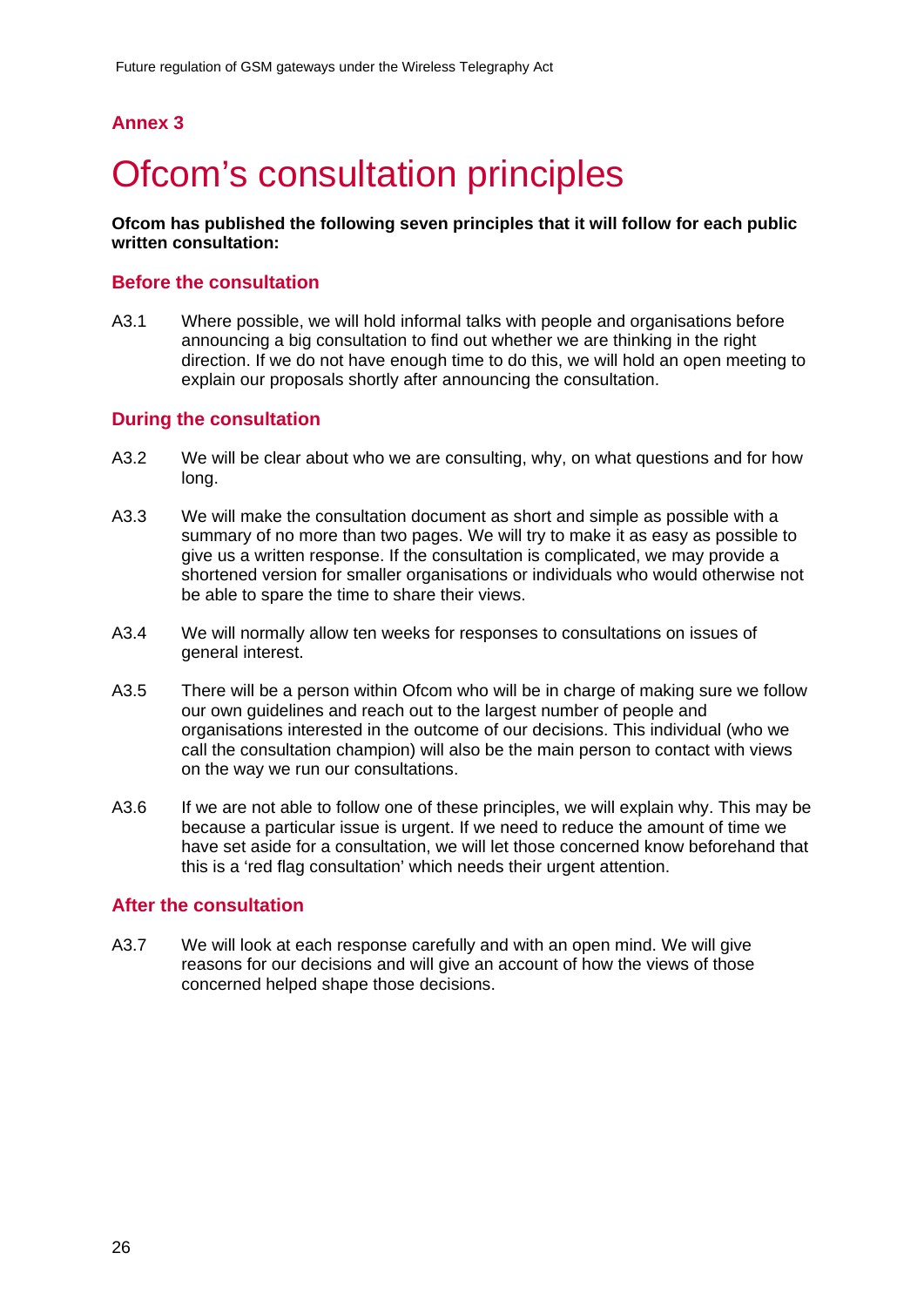# **Annex 4**

# 4 Consultation response cover sheet

- A4.1 In the interests of transparency, we will publish all consultation responses in full on our website, www.ofcom.org.uk, unless a respondent specifies that all or part of their response is confidential. We will also refer to the contents of a response when explaining our decision, without disclosing the specific information that you wish to remain confidential.
- A4.2 We have produced a cover sheet for responses (see below) and would be very grateful if you could send one with your response. This will speed up our processing of responses, and help to maintain confidentiality by allowing you to state very clearly what you don't want to be published. We will keep your completed cover sheets confidential.
- A4.3 The quality of consultation can be enhanced by publishing responses before the consultation period closes. In particular, this can help those individuals and organisations with limited resources or familiarity with the issues to respond in a more informed way. Therefore Ofcom would encourage respondents to complete their cover sheet in a way that allows Ofcom to publish their responses upon receipt, rather than waiting until the consultation period has ended.
- A4.4 We strongly prefer to receive responses in the form of a Microsoft Word attachment to an email. Our website therefore includes an electronic copy of this cover sheet, which you can download from the 'Consultations' section of our website.
- A4.5 Please put any confidential parts of your response in a separate annex to your response, so that they are clearly identified. This can include information such as your personal background and experience. If you want your name, address, other contact details, or job title to remain confidential, please provide them in your cover sheet only so that we don't have to edit your response.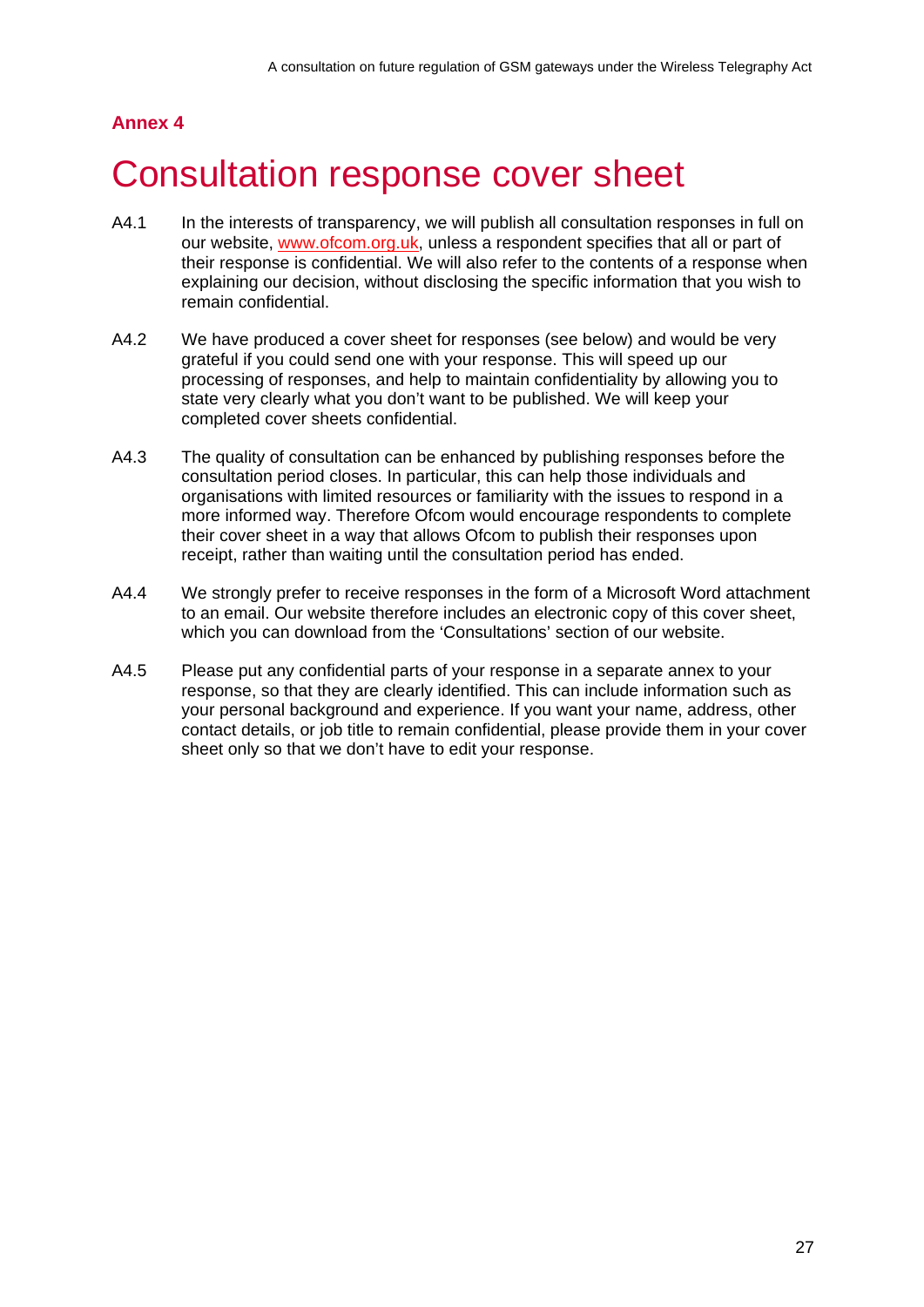# **Cover sheet for response to an Ofcom consultation**

| <b>BASIC DETAILS</b>                                                                                                                                                                                                                                                                                                                                                                                                                                         |  |  |  |  |  |  |
|--------------------------------------------------------------------------------------------------------------------------------------------------------------------------------------------------------------------------------------------------------------------------------------------------------------------------------------------------------------------------------------------------------------------------------------------------------------|--|--|--|--|--|--|
| Consultation title:<br>Future regulation of GSM gateways under the Wireless Telegraphy<br>Act                                                                                                                                                                                                                                                                                                                                                                |  |  |  |  |  |  |
| To (Ofcom contact):                                                                                                                                                                                                                                                                                                                                                                                                                                          |  |  |  |  |  |  |
| Name of respondent:                                                                                                                                                                                                                                                                                                                                                                                                                                          |  |  |  |  |  |  |
| Representing (self or organisation/s):                                                                                                                                                                                                                                                                                                                                                                                                                       |  |  |  |  |  |  |
| Address (if not received by email):                                                                                                                                                                                                                                                                                                                                                                                                                          |  |  |  |  |  |  |
| <b>CONFIDENTIALITY</b>                                                                                                                                                                                                                                                                                                                                                                                                                                       |  |  |  |  |  |  |
| What do you want Ofcom to keep confidential?                                                                                                                                                                                                                                                                                                                                                                                                                 |  |  |  |  |  |  |
| Nothing<br>Name/contact details/job title                                                                                                                                                                                                                                                                                                                                                                                                                    |  |  |  |  |  |  |
| Organisation<br>Whole response                                                                                                                                                                                                                                                                                                                                                                                                                               |  |  |  |  |  |  |
| Part of the response<br>If there is no separate annex, which parts?                                                                                                                                                                                                                                                                                                                                                                                          |  |  |  |  |  |  |
| If you want part of your response, your name or your organisation to be confidential, can<br>Ofcom still publish a reference to the contents of your response (including, for any<br>confidential parts, a general summary that does not disclose the specific information or<br>enable you to be identified)?                                                                                                                                               |  |  |  |  |  |  |
| <b>DECLARATION</b>                                                                                                                                                                                                                                                                                                                                                                                                                                           |  |  |  |  |  |  |
| I confirm that the correspondence supplied with this cover sheet is a formal consultation<br>response. It can be published in full on Ofcom's website, unless otherwise specified on this<br>cover sheet, and I authorise Ofcom to make use of the information in this response to meet<br>its legal requirements. If I have sent my response by email, Ofcom can disregard any<br>standard e-mail text about not disclosing email contents and attachments. |  |  |  |  |  |  |
| Ofcom seeks to publish responses on receipt. If your response is<br>non-confidential (in whole or in part), and you would prefer us to<br>publish your response only once the consultation has ended, please tick here.                                                                                                                                                                                                                                      |  |  |  |  |  |  |
| Name<br>Signed (if hard copy)                                                                                                                                                                                                                                                                                                                                                                                                                                |  |  |  |  |  |  |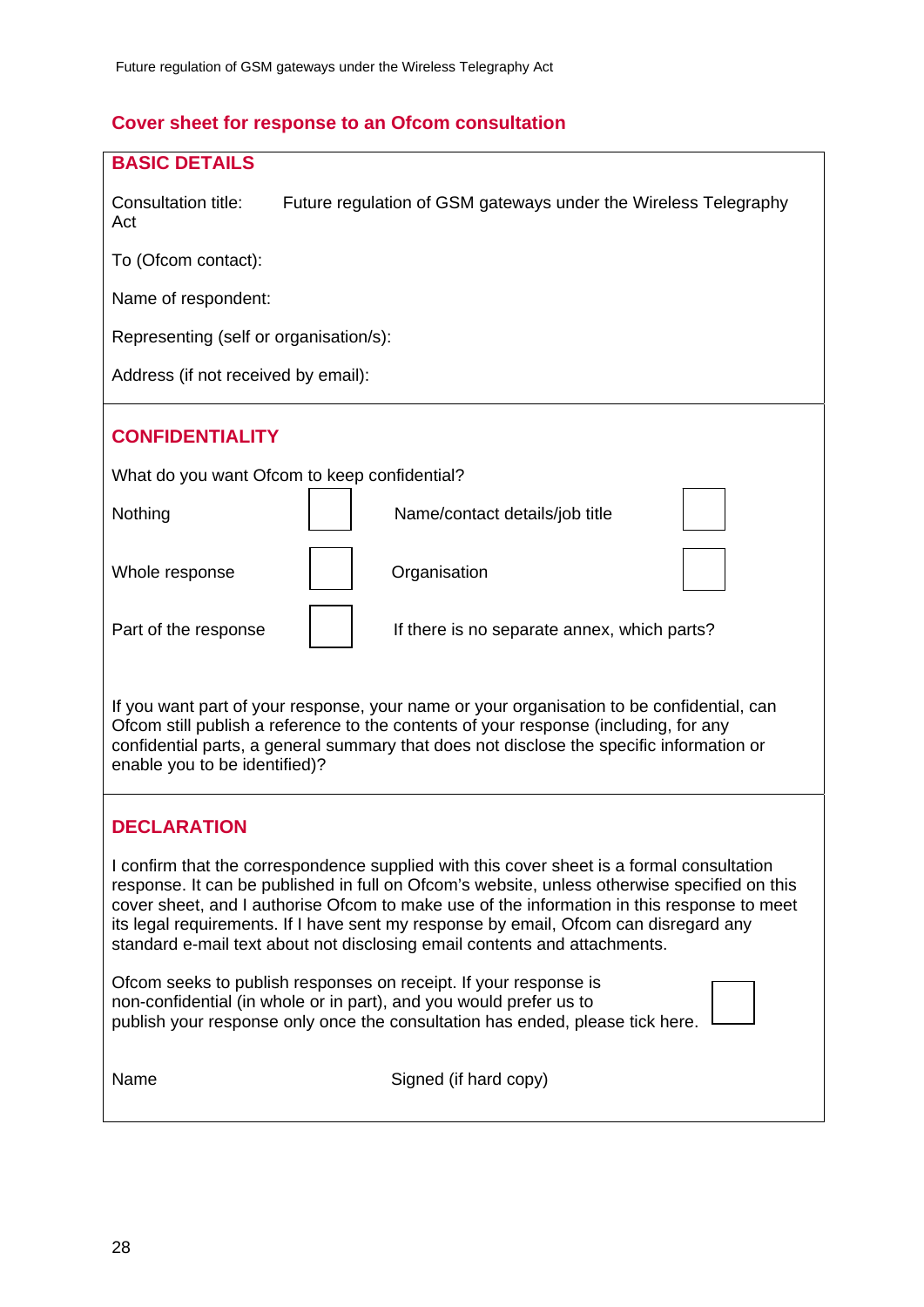## **Annex 5**

# 5 Consultation questions

*Question 1: Do you agree with Ofcom's conclusions on the costs and benefits of gateway use?* 

*Question 2: Do you agree with the analysis in this document of options for the future regulation under the WTA of the use of GSM gateways?* 

*Question 3: Are there other options that Ofcom should consider?* 

*Question 4: Are there other considerations that Ofcom should take into account in assessing the options?*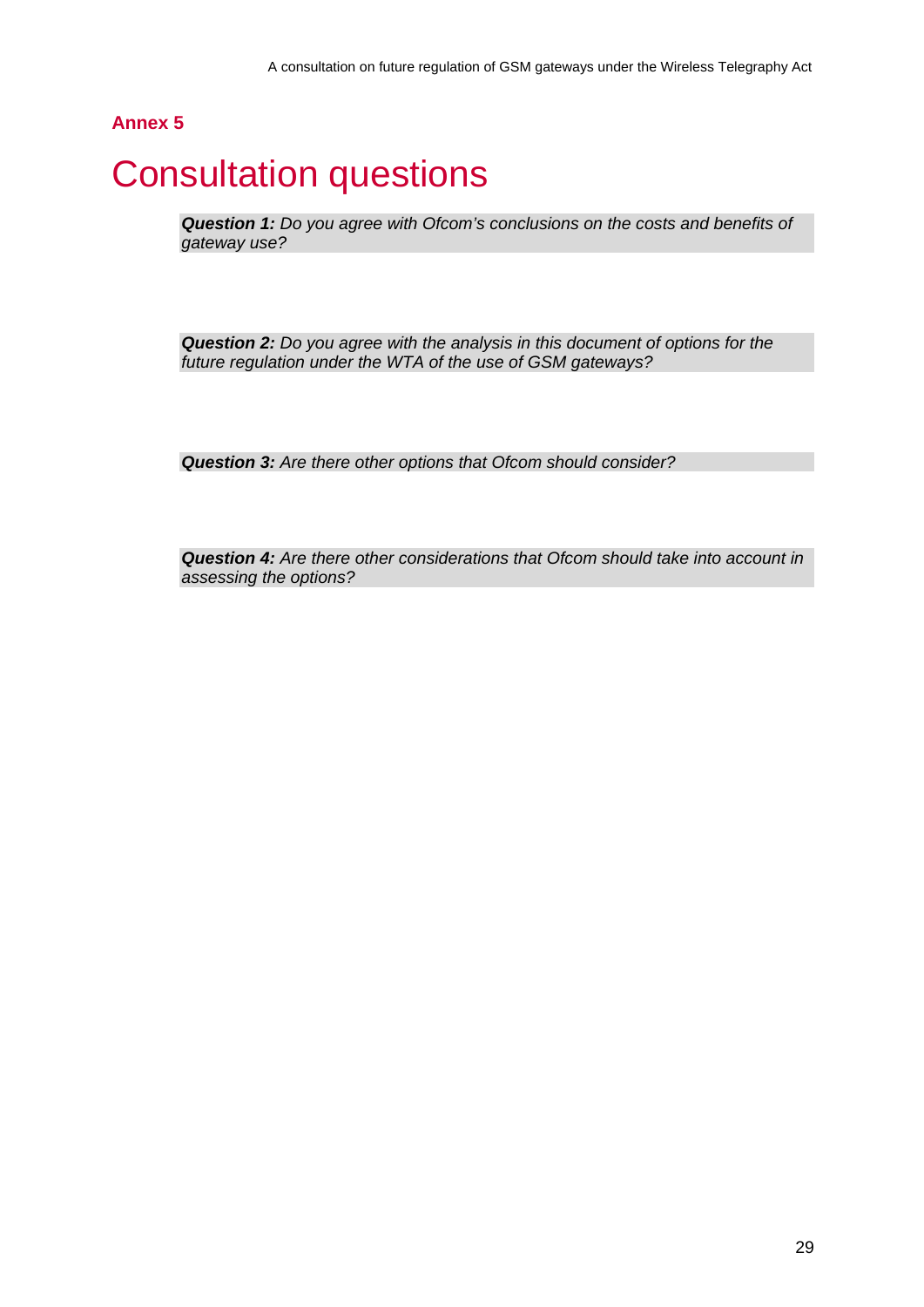# **Annex 6**

# **Glossary**

### **Authorisation Directive**

Directive 2002/20/EC on the authorisation of electronic communications services. One of a suite of EC directives dealing with the regulation of electronic communications services, including management of the radio spectrum.

#### **Caller location information**

Facility to indicate the geographical position of the originating caller.

#### **CLI**

Calling line identification - the facility to identify the number of the originating caller.

#### **Communications Act**

The Communications Act 2003, which transfers powers from legacy regulators to Ofcom and defines Ofcom's statutory duties.

#### **CAT**

Competition Appeal Tribunal, the body that considers appeals against most of Ofcom's decisions, including on competition complaints.

#### **End-user**

The business or other entity that uses electronic communications services for its own purposes that do not include providing electronic communications services to others. See also user and originating caller.

#### **Erlang**

A unit of measurement of traffic intensity in a telecommunications system. The erlang describes the total traffic volume of one hour, or 3600 seconds. Network designers use the erlang to understand traffic patterns within a voice network and use the figures to determine how many lines are required between a telephone system and a central office or between network locations.

### **Exemption Regulations**

The Wireless Telegraphy (Exemption) Regulations 2003 (the Exemption Regulations) made under section 1(1) and section 3(1)(a) and (b) of the WTA. They are the principal regulations defining which radio equipment does not have to be individually licensed.

#### **General authorisation**

A legal framework ensuring rights to provide electronic communications services or networks without the need for a specific administrative act or decision (in contrast to individual licensing of each operator). Exemption from the need for a licence under the WTA constitutes a general authorisation for these purposes.

#### **GSM**

Global System for Mobile communications. International operating standard for second generation of digital cellular telephones.

#### **GSM Gateway**

A device containing one or more subscriber identity modules (SIMs) for one or more mobile networks, which enable calls from fixed telephones to mobile telephones to be routed directly into the relevant mobile network.

#### **General Conditions**

General conditions imposed by Ofcom under the Communications Act on those providing electronic communications services.

#### **Harmful interference**

Interference is harmful if it "degrades, obstructs or repeatedly interrupts" any authorised broadcast or radio transmission.

#### **IMEI**

International Mobile Equipment Identity, a unique number given to every mobile telephone.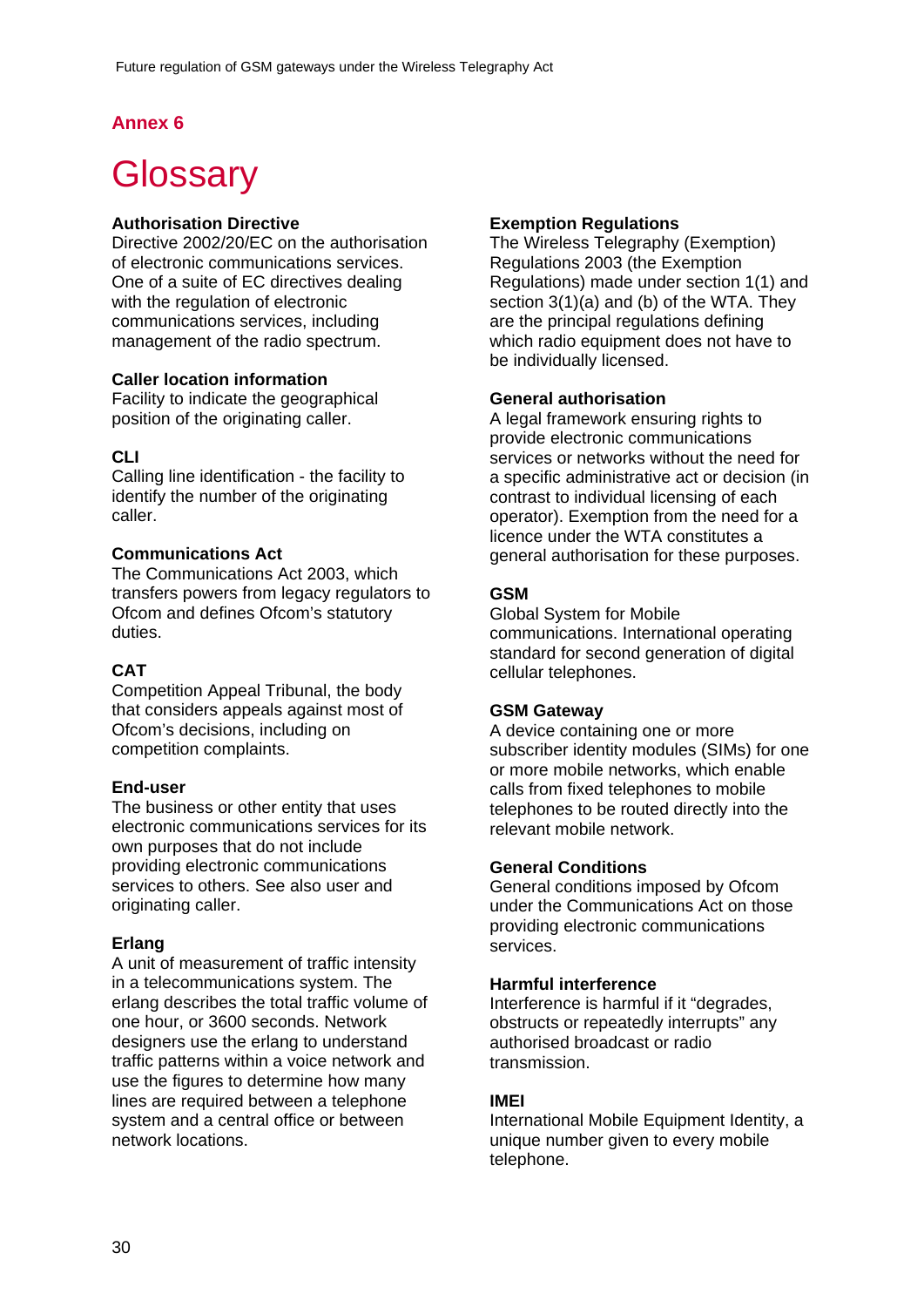### **Interference**

The effect of unwanted signals upon the reception of the wanted signal in a radio system, resulting in degradation of, obstruction of, or interruption to the wanted signal.

#### **Liberalisation**

Process of removing or reducing restrictions imposed on the use of spectrum.

#### **MNO**

Mobile Network Operator.

#### **Multi-user gateway**

A GSM gateway that serves a number of end-users.

#### **Ofcom**

The Office of Communications established to replace five legacy communications regulators, including the RA. Ofcom assumed its functions on 29 December 2003.

#### **Originating caller**

The individual person who originates a call. See also end-user and user.

#### **PBX**

Private Branch Exchange

### **RA**

Radiocommunications Agency, an executive agency of the DTI. Responsible before 29 December 2003 for managing most non-military spectrum in the UK and representing UK internationally on spectrum matters.

#### **RIPA**

Regulation of Investigatory Powers Act

2000, which governs lawful interception of communications in the UK and the provision of communications data.

### **RTTE Directive**

Radio and Telecommunications Terminal Equipment Directive. EC Directive 1995/5/EC that governs the placing on the market of equipment, including radio equipment, and mutual recognition of its conformity.

#### **SIM**

Subscriber Identity Module. A card that fits in a mobile telephone (or gateway) to identify the subscriber to the mobile network.

#### **Single-user gateway**

A GSM gateway that serves a single enduser.

#### **Undue interference**

Interference is undue if it is harmful interference.

#### **User**

The person responsible for the purposes of the WTA for installing and operating a gateway. See also end-user and originating caller.

#### **WTA**

The Wireless Telegraphy Act 1949, the principal legislation governing the use of radio spectrum in the UK. Requires installation or use of radio equipment to be authorised. Authorisation may be by licensing or exemption.

#### **WT Act licences**

Licences issued under the Wireless Telegraphy Act 1949.